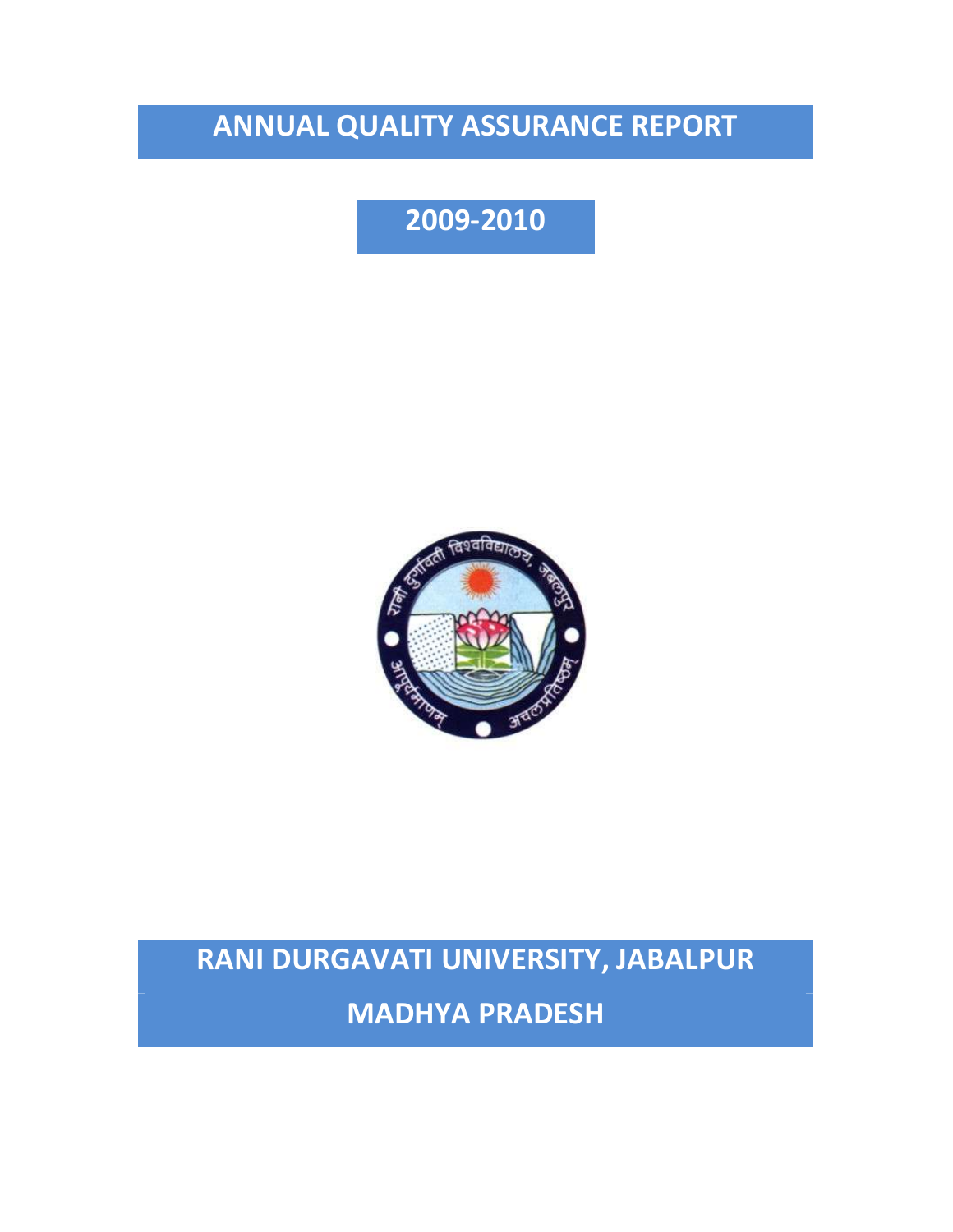## **Part A**

## **A Plan of action chalked out by the IQAC in the beginning of the year towards quality enhancement**

The Internal Quality Assurance Cell (IQAC) of Rani Durgavati University has decided following Plans for their implementation during the academic year 2009-10. The proposed plans were identified as being of relevance in the backdrop of current demands in academia, and are placed under principally three categories. The group classification is characterized by the sectional specific efforts focused on the developments reflected at the level of Institutional organizational policies, Quality teaching and students' progression, and Research and infrastructural support. IQAC would seek the participation of faculty members, research scholars, students, and university administration for implementation of proposed plans, and maintain frequent reviews to monitor the progress.

#### **Institutional organizational policies**

- 1. To undertake procedural reforms, and initiate allied activities that would maximize teaching days in academia as well as simplify the administrative protocols in the university. Planned are comprehensive computerization of administration process, students' admission, processing of examination results, and certification.
- 2. To set up separate cells in teaching departments to motivate and assist students to participate in competitive career oriented and professional examinations such as NET, SLET, GATE, IAS, UPSC, MP-PSC, etc.
- 3. To strengthen the practice of recognition of faculty/students/staff members on account of their outstanding achievements during each academic year. The IQAC aims its participation together with the Rani Durgavati University in the mechanism of motivation process at individual level.
- 4. To organize Alumni meet and Parent-Teacher meetings on regular basis. The participation of alumni would be solicited in various issues dealing with efficient running of current academic programmes and opening of new ones, and support to research activities.

## **Quality teaching and students' progression**

- 5. To review and upgrade the current syllabi of postgraduate classes in all subjects. The current syllabuses are based on the Model Curriculum as proposed by the UGC.
- 6. To initiate new curriculum and vocational courses with a view to impart pertinent theoretical knowledge and practical skills that would augment the placement opportunities of students in organizations of national repute. This would also empower them to serve the society effectively in areas of current relevance.
- 7. To organize 3-4 programmes each academic session inclusive of orientation and refresher programmes, workshop and FDPs in each teaching department to update the faculty members on recent trends in respective subjects. The workshop activities would also be directed to benefit degree and postgraduate students. Emphasis shall be placed on developing instrumental/computational skills and data handling. Support of senior research scholars as demonstrators in workshops shall be solicited.
- 8. To formulate mechanism for students progression. The total number of postgraduate student in all the teaching departments is a little over one thousand, and it is planned to motivate at least 15% of upper level meritorious students to join research programmes. This fraction of select students, the IQAC believes, would constitute the prospective class of elites joining the national academic institutions and research organizations.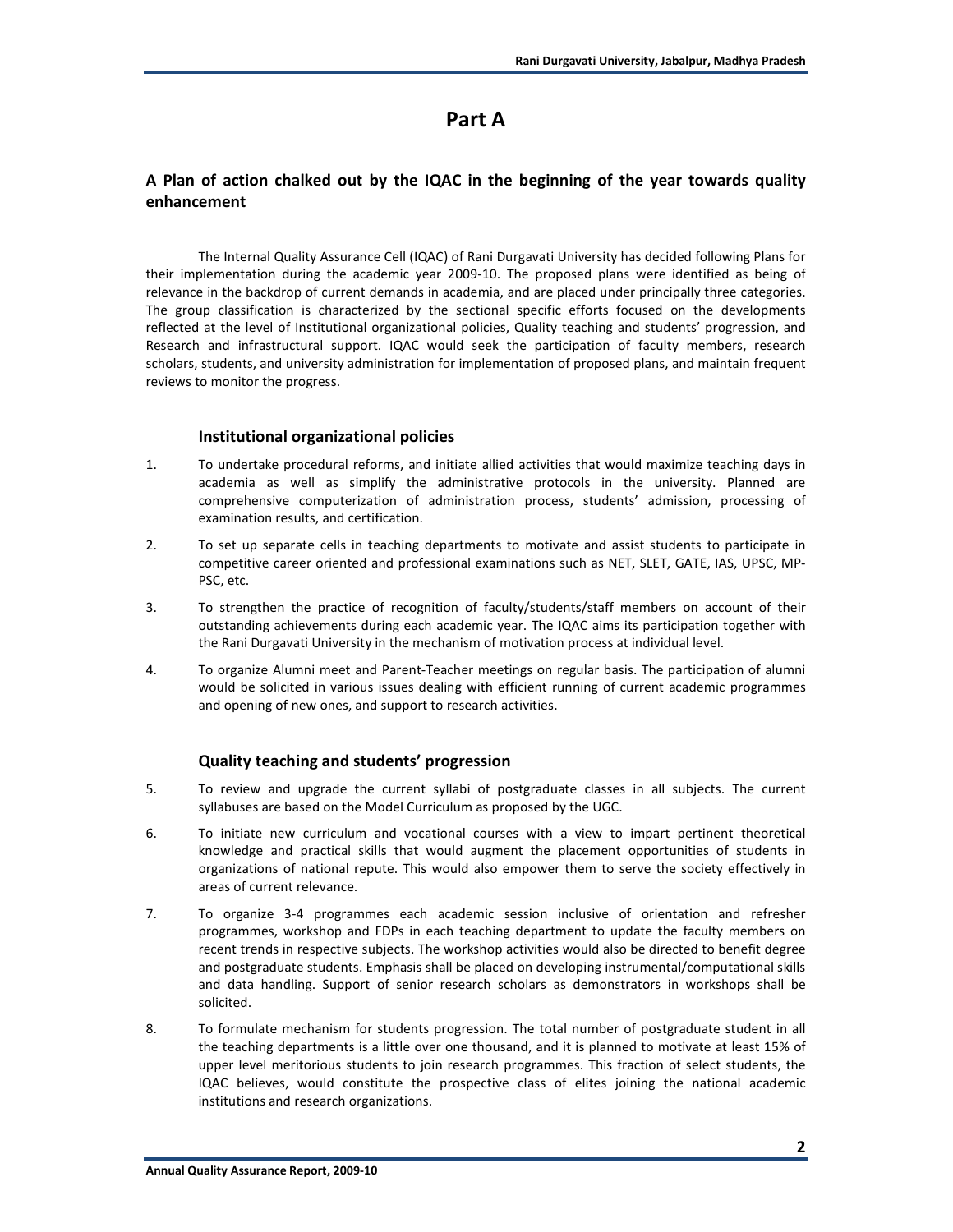#### **Research and infrastructural support**

- 9. To organize major research projects dealing with challenging problems of local relevance *vis-a-vis* international technological knowhow and developments. IQAC encourages research proposals dealing with mobilization of faculty and students.
- 10. To organize collaborations of national and international nature, and sign MOUs on prime activities of mutual benefit. Such collaborations will lead to enhanced performance of departments both at teaching and research level. Participation of budding research scholars will be encouraged.
- 11. To take initiatives on deliberation of quality research, articles, books and monograms in peer reviewed journals and publication houses at national and international level. The IQAC wishes to keep abreast research scholars and faculty members on publication issues such as citation index, impact factor, *h*-index, and personal appraisal keys such as academic performance index.
- 12. To integrate the efforts of all teaching departments and university central facilities in updating the infrastructural capabilities. This would involve integration of IQAC objectives with those approved by the UGC under the XI Plan Proposals of the university.

## **Part B**

#### **1. Activities reflecting the goals and objectives of the institution**

Activities were organized as planned for 2009-10 involving all the major components of the university. The IQAC held formative sessions on the goals and objectives of the institution, and invited mechanism to achieve them in a time-bound manner. Interactive meetings with the stakeholders have been of immense help in formulating the action plan.

The following briefs describe the major activities conducted to achieve the goal and objectives. Other activities are suitably described under the paragraphs to follow.

- (i) The currently operational UGC Model Curriculum was reviewed in all subjects, and modifications effected as were necessary. Reorganization of syllabi contents was felt to enable specific examination papers setting by relatable experts, and it was so effected.
- (ii) The University organized a number of seminars, workshops and conferences on topics of relevance to share recent developments in research, teaching and professional skills. Sessions were held with the assistance of outside experts on personality developments among students, and career guidance.
- (iii) Frequent Alumni and Parent-Teacher meetings were called at teaching department level. Expert advise and professional experiences of alumni/parents were considered in opening of new courses, and in on-site skill development of students. Issues related to progress of students were shared, and further measures on it discussed.
- (iv) The university has taken initiatives in building new and stronger infrastructural support to students, faculty and staff of the institution.
- (v) The university has set-up as exclusive centre for conduction of semester and other frequently organized examinations. This extra facility has avoided use of teaching departments for examination purposes, and shields them from activities unconducive for academic pursuits.
- (vi) Faculty members of the university have been able to obtain financial support from national agencies for their research. A number of research scholars have also been supported under the projects.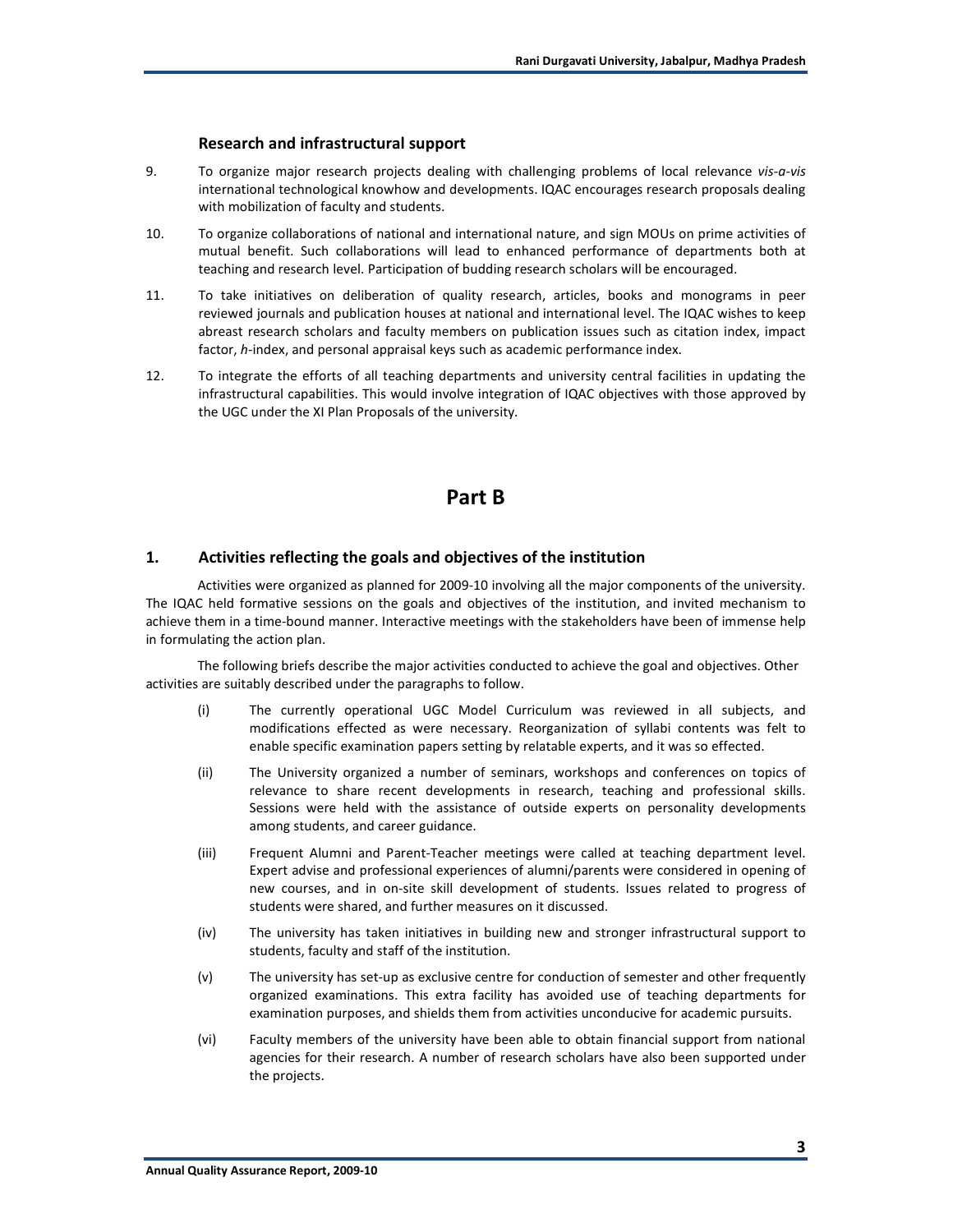(vii) High quality research papers have been published in impact journals. Faculty members published monographs and books on topics of current studies and research.

#### **2. New academic program initiated (UG & PG)**

A few academic programs have been started in 2009-2010 by the Department of Sanskrit to provide newer dimensions and career orientation to the students. Attention was paid to modify or introduce special optional papers in the existing programmes of the UGC so that students shall have wide choice for the curriculum of their interest.

#### **3. Innovations in curricular design and transaction**

Four value added and two career oriented programmes have been added. The designing has been considered to follow new perspectives in contents materials of the syllabi, and thought to provide operational abilities among the students. The innovations that have been bought in the core curriculum are believed to gain popularity owing to linking of education with professional strength.

#### **4. Inter-disciplinary programs started**

Three programmes of interdisciplinary nature have been initiated in Sanskrit and Philosophy departments of the university. The two intimate subjects benefit themselves mutually sharing faculty and students, and this has evinced profound confidence among students.

## **5. Examination reforms implemented**

All teaching programmes are conducted on semester basis. The scheme of Continuous Comprehensive Evaluation (CCE) introduced has resulted in preparedness among students, and also provided a measure to teaching faculty on the frequent evaluation of students. The deliverables are critically discussed at department level, and future measures are formulated. The weakly performing groups of students, located through the process, are supported by special teaching sessions and tutorials. A modular format of each question paper in all subjects has been made in operation. It comprises of unit-wide format of questions that are based on multiple choice to employ analytical skills, short answers to develop precision, and long but concise answers to acquire criticism and accuracy in discussion. The question paper marks have been suitably and evenly distributed among the sub-questions.

 The IQAC further plans to introduce a modified system in the experimental/dissertation part of the examination. However, such new plans are still under active debate.

#### **6. Candidates Qualified in NET/SLET/GETE, etc.**

Besides regular teaching and research, the faculty members of this university have taken measures to develop conceptual understanding and examination based specific proficiency to aspirants of various competitive, academic and public examinations. Notably, a total of 191 students have been selected during the year 2009-10 in various competitive examinations. This includes 41 successful examinees from the Department of Law in various examination of repute conducted by State/National or Central boards. Six examinees from Sanskrit Department also qualified in national examination during this year. A summary of candidates selected from various departments is tabulated below.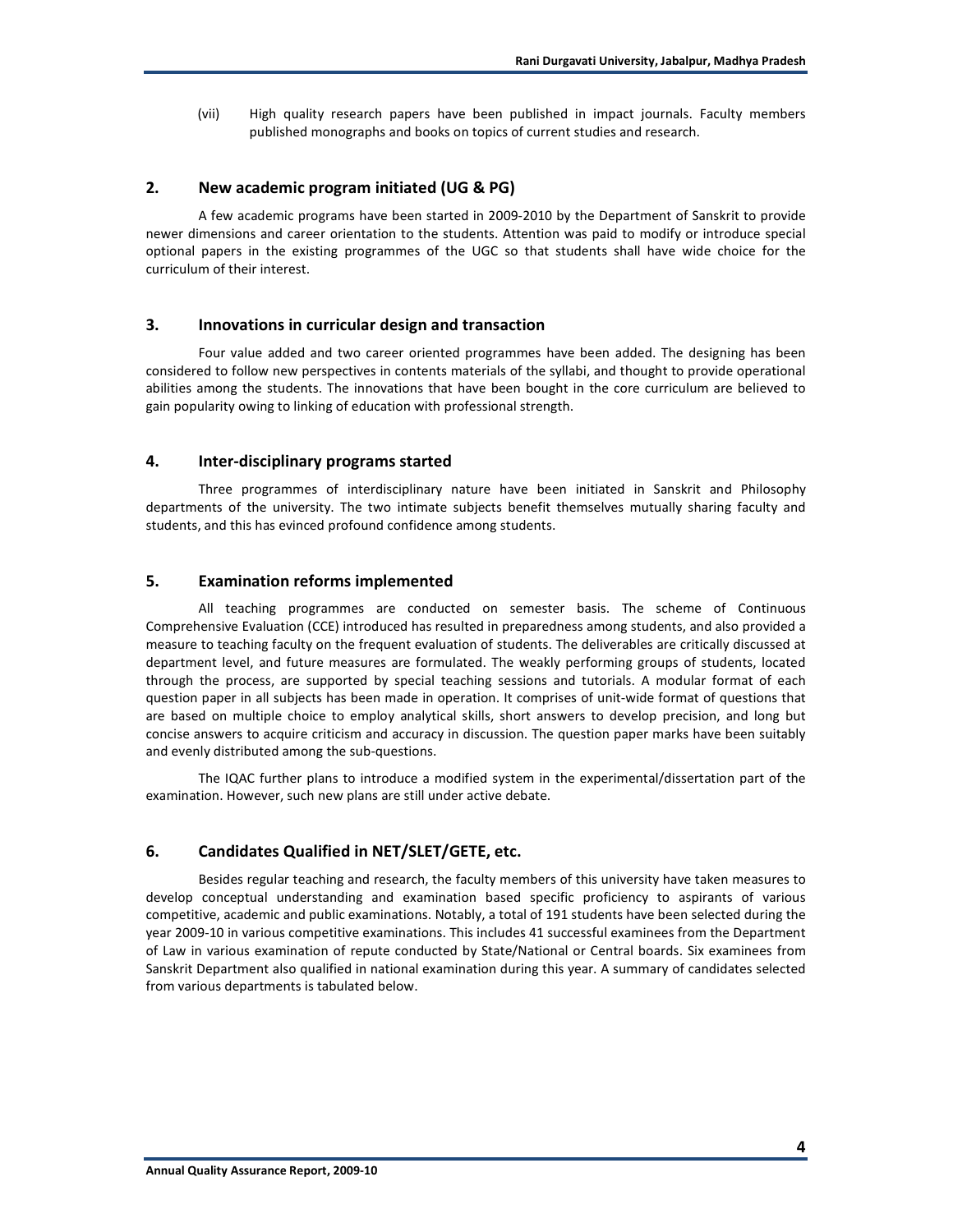| <b>Department</b>               | Number of students Qualified in Public Exams |  |  |
|---------------------------------|----------------------------------------------|--|--|
| <b>Bio-Science</b>              | 5                                            |  |  |
| Education                       | 90                                           |  |  |
| Sanskrit                        | 6                                            |  |  |
| Law                             | 41                                           |  |  |
| Geography                       | $\mathbf{1}$                                 |  |  |
| Physics & Electronics           | 17                                           |  |  |
| <b>Economics</b>                | 18                                           |  |  |
| Library and information science | $\overline{1}$                               |  |  |
| Life-long Learning Education    | $\mathbf{1}$                                 |  |  |
| Philosophy                      | $\overline{4}$                               |  |  |
| <b>Physical Education</b>       | 7                                            |  |  |
| <b>Total</b>                    | 191                                          |  |  |

## **7. Initiatives towards Faculty Development Programmes**

 The University has taken a major initiative for strengthening the infrastructure in departments for teaching, research and training through a number of approved schemes such as the Faculty Development Programs (FDP), Orientation Programme, workshops, etc. Following this statement, "For giving best to the students, different departments of the Rani Durgavati University have taken initiatives towards Faculty Development Programmes. This has provided more opportunities to the faculty for their development and upgradation with the state-of-the-art in learning and teaching. It creates awareness and development of newer ideas among the faculty. Some of the courses organized are as follows.

| <b>Orientation/Refresher Course</b>    | <b>Dates</b>              | <b>No. of Participants</b> |
|----------------------------------------|---------------------------|----------------------------|
| 74 <sup>th</sup> Orientation Programme | $31.08.2009 - 26.09.2009$ | 22                         |
| <b>Sociology Refresher Course</b>      | $04.01.2010 - 23.01.2010$ | 17                         |
| <b>Hindi Refresher Course</b>          | $04.01.2010 - 23.01.2010$ | 21                         |
| <b>Short term Course</b>               | 02.02.2010 - 06.02.2010   | 56                         |
| <b>History Refresher Course</b>        | $08.02.2010 - 27.02.2010$ | 24                         |
| Workshop                               | 16.02.2010 - 18.02.2010   | 39                         |
| <b>Computer Refresher Course</b>       | $08.03.2010 - 27.03.2010$ | 25                         |
| 75 <sup>th</sup> Orientation Programme | $08.03.2010 - 03.04.2010$ | 34                         |
| 76 <sup>th</sup> Orientation Programme | $31.05.2010 - 26.06.2010$ | 28                         |

During the year under review, the UGC Academic Staff College of this university has organized five Orientation Programmes, one Workshop and one Short-term Course for newly appointed assistant professors. Almost every department of the University has hosted programmes for the development of faculties. Most of the programmes were Orientation/Refresher Courses.

## **8. Total number of Seminar/Workshops/Symposia conducted**

For the development of the Students, Faculty and other stakeholders, various departments of the university have conducted Seminars, Workshops, Conferences and Symposiums at State or National Level. Philosophy Department leads with three national level seminars/conferences. Physics & Electronics Department has also conducted two state level conferences. Sanskrit Department organized one national and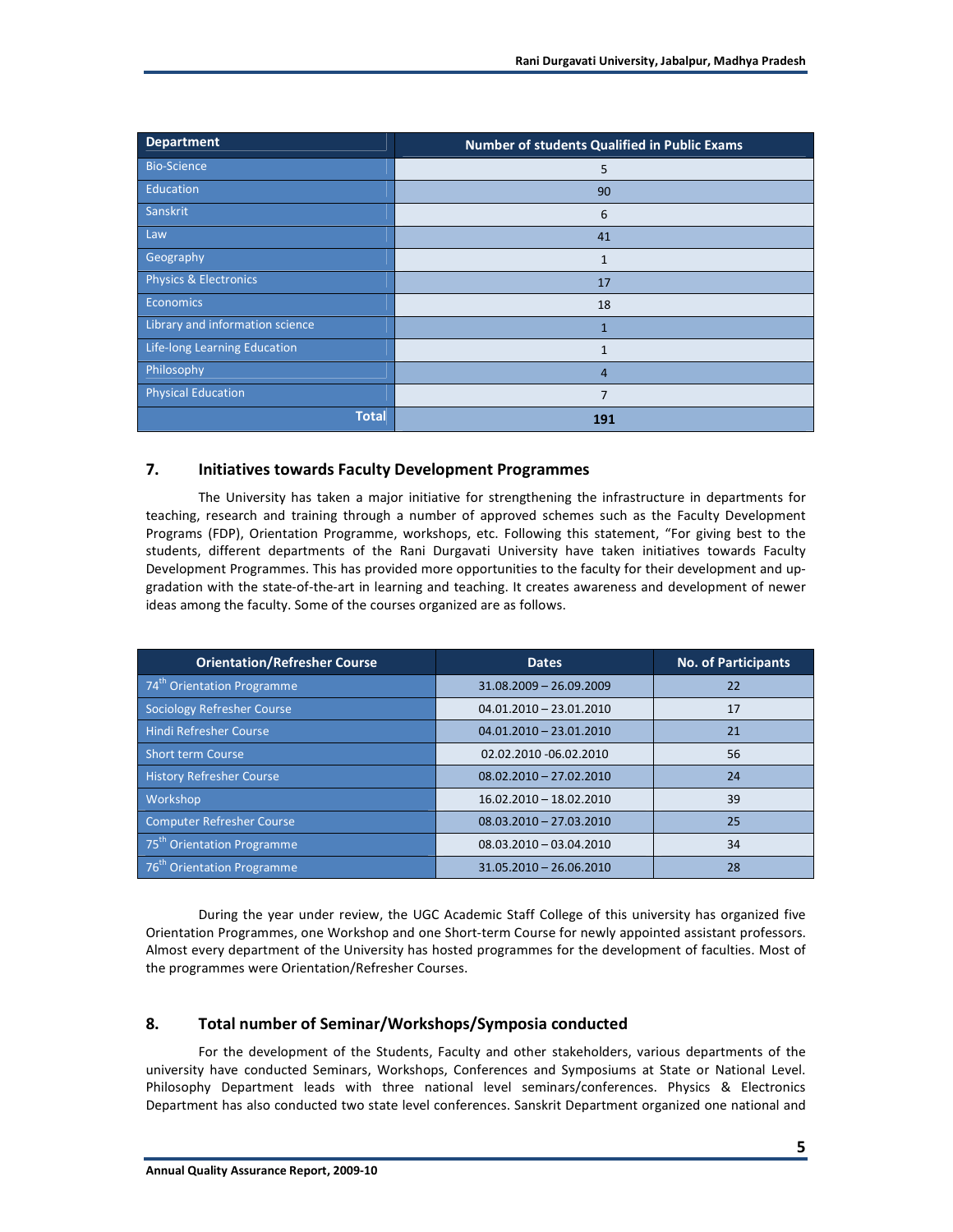two state level seminars. Economics Department organized one national seminar and another state level conference. Such activities through Seminar, Workshop, Conference and Symposium received appreciation by the participants and the general society, and were instrumental to explore new horizons of the knowledge. The summary of the activities conducted by the various departments tabulated as under.

| <b>Department</b>                  | No. of Seminar/Workshop/ Symposium/Conference conducted<br>during 2009-10 |
|------------------------------------|---------------------------------------------------------------------------|
| Philosophy                         | 1 National Seminar, 2 Conferences                                         |
| Yoga                               | 1 National Conference                                                     |
| Journalism                         | 1 Seminar                                                                 |
| University Institute of Management | 2 Workshop                                                                |
| <b>Political Science</b>           | 1 National                                                                |
| Physics                            | 2 State Level Conference                                                  |
| Law                                | 1 National Conference                                                     |
| <b>Physical Education</b>          | 1 National Conference                                                     |
| <b>Sanskrit</b>                    | 1 National Seminar, 2 State Level Seminar                                 |
| Economics                          | 1 National Seminar, 1 State Level Conference                              |
| Geography                          | 1 National Conference                                                     |

It is to be noted that the teaching departments have actively organized national/international workshops and seminars for dissemination of knowledge and skills on topics of recent advances in their respective areas. In these workshops, seminars and conferences the researchers have given their invaluable contributions to the current issues of research. It is proposed to further strengthen such activities in years to follow.

## **9. Research projects, newly implemented and completed**

The IQAC considers research as a vital part of education. It involves collective and unique efforts of both the researching students and the faculty involved. University in general and departments in particular provide necessary infrastructural facilities for the success of research programmes. Though, the faculty selfsustained programmes are no less in number, and their output is not inconsiderable, a major trend in the university has always been on amply sponsored research programmes funded by national agencies, and international organizations. Moreover, a number of faculty members have been successful in securing mega research programmes involving exhaustive investigations, added instrumental procurement and collaboration.

A list of projects that have been completed and are on-going is provided below with details on title of activity, funding agency and its outlay. Noteworthy is the total number of Major Research projects being far more in number than the Minor Research Projects during the academic year 2009-10. It was also observed that a majority of funded research project were carried out/being run by the science departments, whereas moderately funded or self-sustained activities credited to departments of arts and humanities. The IQAC has already taken initiatives to stimulate concern for funded activities.

| Name of Investigator | <b>Title of the Project</b>                                                                                                                          | <b>Sponsoring</b><br><b>Authority</b> | Outlay<br>Rs. (Lakhs) | <b>Duration</b> |
|----------------------|------------------------------------------------------------------------------------------------------------------------------------------------------|---------------------------------------|-----------------------|-----------------|
| Dr. A. Sharma        | <b>Biochemical and Molecular Characterization</b><br>of carbonic anhydrase from Microbial<br>sources with a view of carbon dioxide<br>sequestration. | DBT                                   | 23.00                 | 2006-08         |
| Dr. S.P. Gautam      | Conservation and mass propogation of<br>endemic and indigenous forest plant                                                                          | DBT                                   | 56.78                 | 2001-05         |

#### **(i) Projects Completed**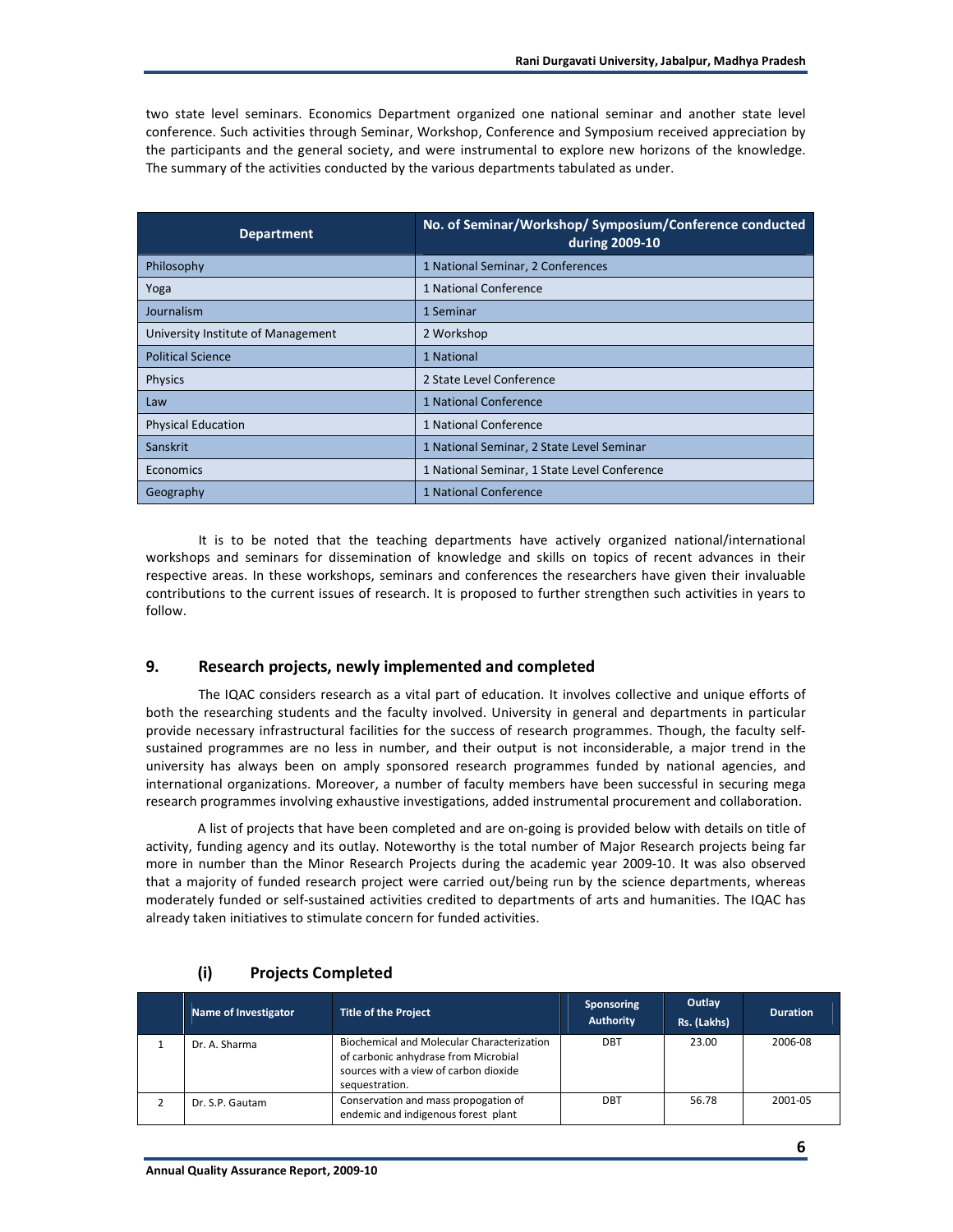|                |                              | species using tissue culture and clonal<br>propogation techniques.                                                                                                                   |                                  |        |           |
|----------------|------------------------------|--------------------------------------------------------------------------------------------------------------------------------------------------------------------------------------|----------------------------------|--------|-----------|
| 3              | Dr. Y.K. Bansal              | Growth and regeneration studies in udmar<br>(Gymnema sylvestre R. Br.) through tissue<br>culture                                                                                     | <b>UGC</b>                       | 4.94   | 2005-08   |
| 4              | Dr. A.K. Pandey              | Development and use of secondary<br>metabolites of indigenous strains of fungi as<br>broad-spectrum herbicides for Integrated<br>Management of prominent weeds of<br>Madhya Pradesh. | <b>CSIR</b>                      | 2.55   | 2003-06   |
| 5              | Dr. A.K. Pandey              | Integrated Management of Parthenium:<br>Production, formulation, improvement and<br>Multi-sites field trials of Mycoherbicides                                                       | DBT                              | 17.12  | 2003-06   |
| 6              | Dr. A.K. Pandey              | Nutraceuticals from indigenous edible<br>mushrooms                                                                                                                                   | DBT                              | 17.62  | 2004-07   |
| $\overline{7}$ | Dr. D. Bagchi                | Selenate toxicity and regulation of sulphur<br>metabolism in Synechococcus PCC 7942                                                                                                  | <b>UGC</b>                       | 4.90   | 2003-06   |
| 8              | Dr. Archana Jain             | Studies on Single Drop Micro-extraction for<br>Trace Analysis by Gas Chromatography-<br>Mass Spectrometry                                                                            | <b>DST</b>                       | 15.0   | 2005-08   |
| 9              | Prof. K.K. Mishra            | Intramolecular Effects in Model Electron-<br><b>Transfer Reactions</b>                                                                                                               | <b>DST</b>                       | 12.0   | 3 years   |
| 10             | Prof. R.C. Maurya            | Biochemically Relevant Complexes of<br><b>DST</b><br>Vanadium                                                                                                                        |                                  | 7.0    | 3 years   |
| 11             | Prof. K.K. Verma/Dr. A. Jain | Studies on Single Drop Micro-extraction for<br><b>DST</b><br>Trace Analysis by Gas Chromatography-<br><b>Mass Spectrometry</b>                                                       |                                  | 10.0   | 2005-08   |
| 12             | Prof. R.C. Maurya            | Deoxygenation and electrochemical<br>UGC<br>reactivities of oxovanadium(IV) complexes<br>as potential insulin mimics and relevance to<br>fuel industry                               |                                  | 8.5    | 3 years   |
| 13             | Prof. R.C. Maurya            | Biochemically relevant complexes of<br>vanadium: Synthesis, characterization,<br>electrochemical, and reactivity studies of<br>vanadium complexes                                    | <b>CSIR</b>                      | 9.5    | 3 years   |
| 14             | Prof. J.P. Mishra            | Select Documents of Pt. Kunjilal Dubey                                                                                                                                               | R.D. University                  | 0.15   | 2006-08   |
| 15             | Prof. S.S. Pandey            | Theory of Wavelet Analysis on Locally<br>compact groups and its application                                                                                                          | <b>DST</b>                       | 6.70   | 2002-2005 |
| 16             | Prof.(Mrs.) M. Shrivastava   | Spline approximation Techniques and<br>MP-CST<br>Triangulation Methods.                                                                                                              |                                  | 2.26   | 2002-2005 |
| 17             | Prof. J. M. Keller           | "The investigation on Polyimides matrix<br>ER & IPR, DRDO<br>comprising in-situ generated Nanophase<br>Structures (IGNPS)"                                                           |                                  | 37.44  | 2004-06   |
| 18             | Prof. J. M. Keller           | "Polyimide Nanofoam as Low-k ultrathin<br>film for microelectronics                                                                                                                  | SSPL, DRDO                       | 9.99   | 2005-07   |
| 19             | Dr. (Ku). M. Ramrakhiani     | "Studies on Electro-luminescence of II-VI<br>Semiconductor Nanoparticles"                                                                                                            | MP-CST                           | 3.19   | 2006-08   |
| 20             | Dr. Ram Shankar              | <b>Election Survey</b>                                                                                                                                                               | CSDS; UGC; CNN-<br><b>IBN</b>    | 12.25  |           |
|                |                              |                                                                                                                                                                                      | <b>Total Outlay, Rs. (Lakhs)</b> | 260.89 |           |

# **(ii) Projects On-going**

|   | Name of Investigator | <b>Title of the Project</b>                                                                  | Sponsoring<br><b>Authority</b> | Outlay<br>Rs. (Lakhs) | <b>Duration</b> |
|---|----------------------|----------------------------------------------------------------------------------------------|--------------------------------|-----------------------|-----------------|
|   | Dr. A. Sharma        | Research on Bacteria and Archaea under<br>taxonomy capacity building.                        | Min. of Env. &<br>Forest       | 28.60                 | 2008-12         |
|   | Dr. A. Sharma        | Investigations on the ecological, clinical &<br>genotypic properties of Non cholera vibrios. | UGC                            | 11.93                 | 2007-10         |
| 3 | Dr. A. Sharma        | Assesment of the suitability of bacterial<br>lipases in lieu of chemical detergents          | <b>MPCST</b>                   | 8.61                  | 2007-10         |
| 4 | Dr. S.N. Bagchi      | Action of bentazone and other post-<br>emergence herbicides on photosystem II                | <b>DST</b>                     | 20.10                 | 2007-10         |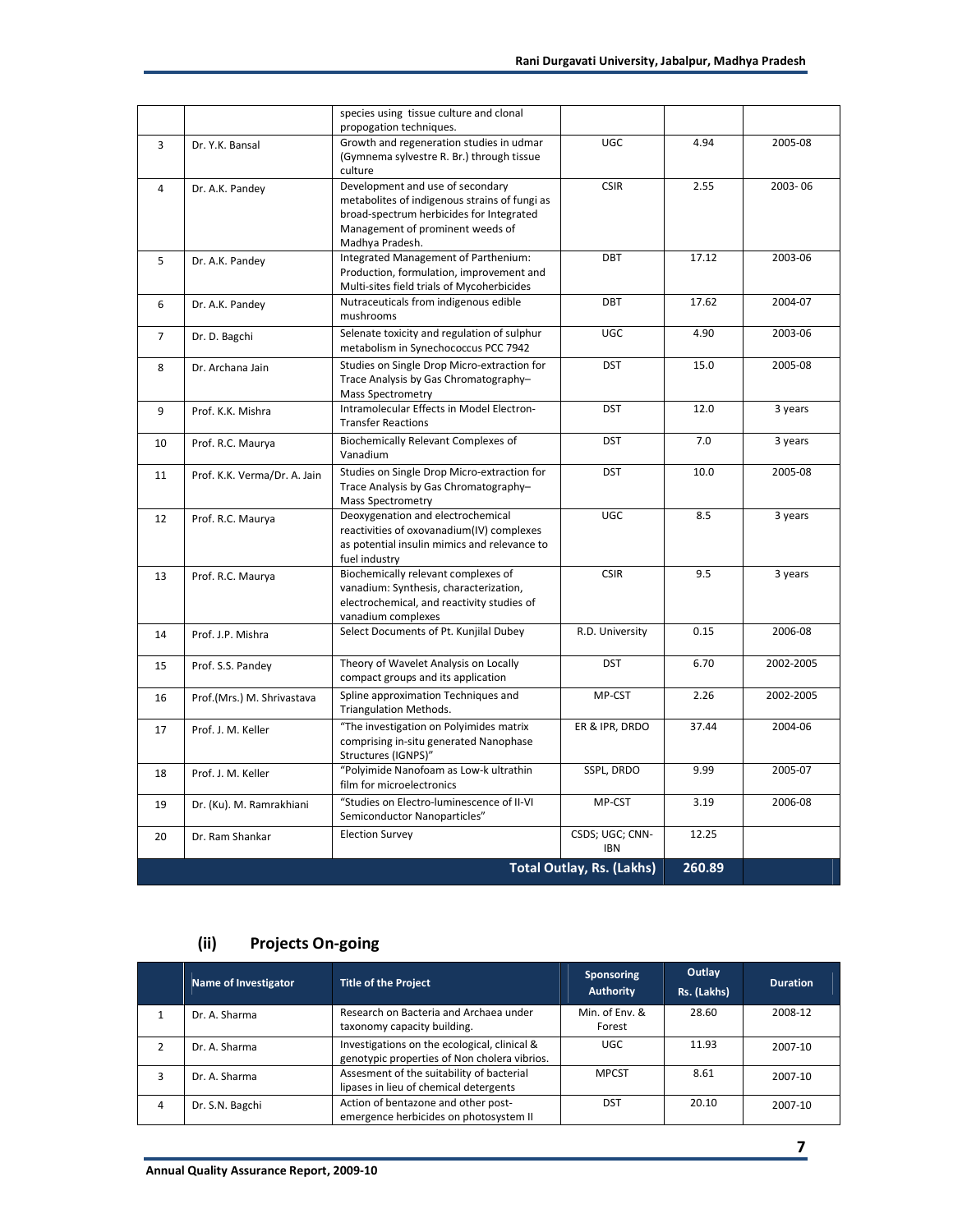|                |                                           |                                                                                                                                                                                                                                                     | <b>Total Outlay, Rs. (Lakhs)</b>        | 321.24        |           |
|----------------|-------------------------------------------|-----------------------------------------------------------------------------------------------------------------------------------------------------------------------------------------------------------------------------------------------------|-----------------------------------------|---------------|-----------|
| 25             | Prof. P.B. Sengupta                       | Development of ecoculture in Pando tribe                                                                                                                                                                                                            | UGC                                     | 1.0           | 2010-12   |
| 24             | Prof. A.D.N. Bajpai                       | Skills mapping in M.P. HR linkages                                                                                                                                                                                                                  | MP-CST                                  | 18.0          | 2010-12   |
| 23             | Dr. B.K. Sahoo/Dr. A.K. Gill              | Life-long Learning Education                                                                                                                                                                                                                        | <b>UGC</b>                              | 14.25         | 2007-11   |
| 22             | Dr. Sushma Dubey                          | Crech Monitoring in M.P.<br>Ministry of<br>Women and Child<br>development                                                                                                                                                                           |                                         | 9.12          | 2007-09   |
| 21             | Dr. P.B. Sengupta                         | Development on eco-cultural aspects of the<br>Pando Tribes                                                                                                                                                                                          | <b>UGC</b>                              | 3.00          | 2007-09   |
| 20             | Dr. Ram Shankar                           | A Study of Social and Political Attitudes in<br>MP in the Context of general Elections 2009                                                                                                                                                         | UGC                                     | 5.06          | 2008-09   |
| 19             | Prof. J.M. Keller                         | Nanoscopically manipulated photosensitive<br><b>DRDO</b><br>polyimide films with graded functionalities<br>for flexible solar cell applications                                                                                                     |                                         | 34.99         | 2006-09   |
| 18             | Prof. P.V. Jain and Dr. J.K.<br>Maitra    | Generalized concept of Continuity in<br><b>Topological Spaces and its Applications</b>                                                                                                                                                              | UGC                                     | 5.12          | 2007-10   |
| 17             | Prof. M. Shrivastava                      | Univariate and Bivariate Spline<br><b>Approximation Techniques</b>                                                                                                                                                                                  | <b>DST</b>                              | 3.60          | 2006-09   |
| 16             | Dr. (Mrs.) M. Dubey and<br>Prof. S.S.Rana | A study of interpolation and shape<br>MP-CST<br>preserving properties by trigonometric<br>splines.                                                                                                                                                  |                                         | 4.00          | 2006-09   |
| 15             | Prof. S.S. Pandey                         | Wavelet Analysis on Banach Spaces of<br><b>Functions and Their Applications</b>                                                                                                                                                                     | <b>DST</b>                              | 7.12          | 2007-10   |
| 14             | Prof. S.S.Rana and Dr.(Mrs.)<br>M. Dubey  | A study of interpolation and shape<br>preserving properties by trigonometric<br>splines.                                                                                                                                                            | MP-CST                                  | 4.00          | 2006-09   |
| 13             | Prof. K.K. Verma                          | Analytical Chemistry in a Microdrop:<br>Development and Validation of Methods of<br>Sample Preparation for Fibre Optic-linear<br>Array Detection Spectrophotometry, and<br>High Performance Liquid<br>Chromatography-Diode Array Detection          | UGC                                     |               | 2009-11   |
| 12             | Prof. K.K. Verma                          | Screening of chemical agents and their<br><b>DRDO</b><br>degradation products in water and air:<br>optimization and validation of non-<br>equilibrium liquid phase microextractions<br>for trace analysis by HPLC and GC                            |                                         | 25.0<br>10.00 | 2007-10   |
| 11             | Prof. R.C. Maurya                         | Design of Targeting Ligands in Medicinal<br>Inorganic Chemistry: Synthesis,<br>Characterization and 3D-Molecular<br>Modeling of Some Metal Chelates Involving<br>Aminosugar Relevant to Clinical Ecology and<br>Potential Anti-hyperglycemic Agents | <b>CSIR</b>                             | 15.0          | 2008-11   |
| 10             | Dr. A.K. Pandey                           | Management of weeds of leguminous crops<br>employing secondary metabolites of<br>rhizospheric fungi                                                                                                                                                 | <b>MPCST</b>                            | 5.52          | 2007-10   |
| 9              | Dr. A.K. Pandey                           | Germplasm conservation/ microbial<br>biodiversity preservation.                                                                                                                                                                                     | MP-<br>Biotechnology<br>Council, Bhopal | 22.32         | 2007-2010 |
| 8              | Dr. S.S. Sandhu                           | Improvement of Cicer arietinum through<br>Biotechnological Approaches for<br>Development of Disease and Herbicide<br><b>Resistant Cultivars</b>                                                                                                     | UGC                                     | 12.00         | 2008-11   |
| $\overline{7}$ | Dr. S.S. Sandhu                           | Microbial Diversity of Mosquito Larvae<br>inhabiting niches and development of<br>Potential Microbes for Management of<br>Aedes aegypti and Anopheles stephensi                                                                                     | DBT                                     | 19.00         | 2008-11   |
| 6              | Dr. D. Bagchi                             | Purification, characterization and regulation<br>of selenate utilizing mutants of wild type<br>Synechococcus PCC 7942                                                                                                                               | UGC                                     |               | 2007-10   |
| 5              | Dr. S.N. Bagchi                           | Synechococcus PCC7942<br>Fibrinogenolytic activity in Anabaena<br>fertillissima: basic studies and clinical<br>efficacy assessment                                                                                                                  | <b>DBT</b>                              | 26.10         | 2009-12   |
|                |                                           | structure and in a cyanobacterium,                                                                                                                                                                                                                  |                                         |               |           |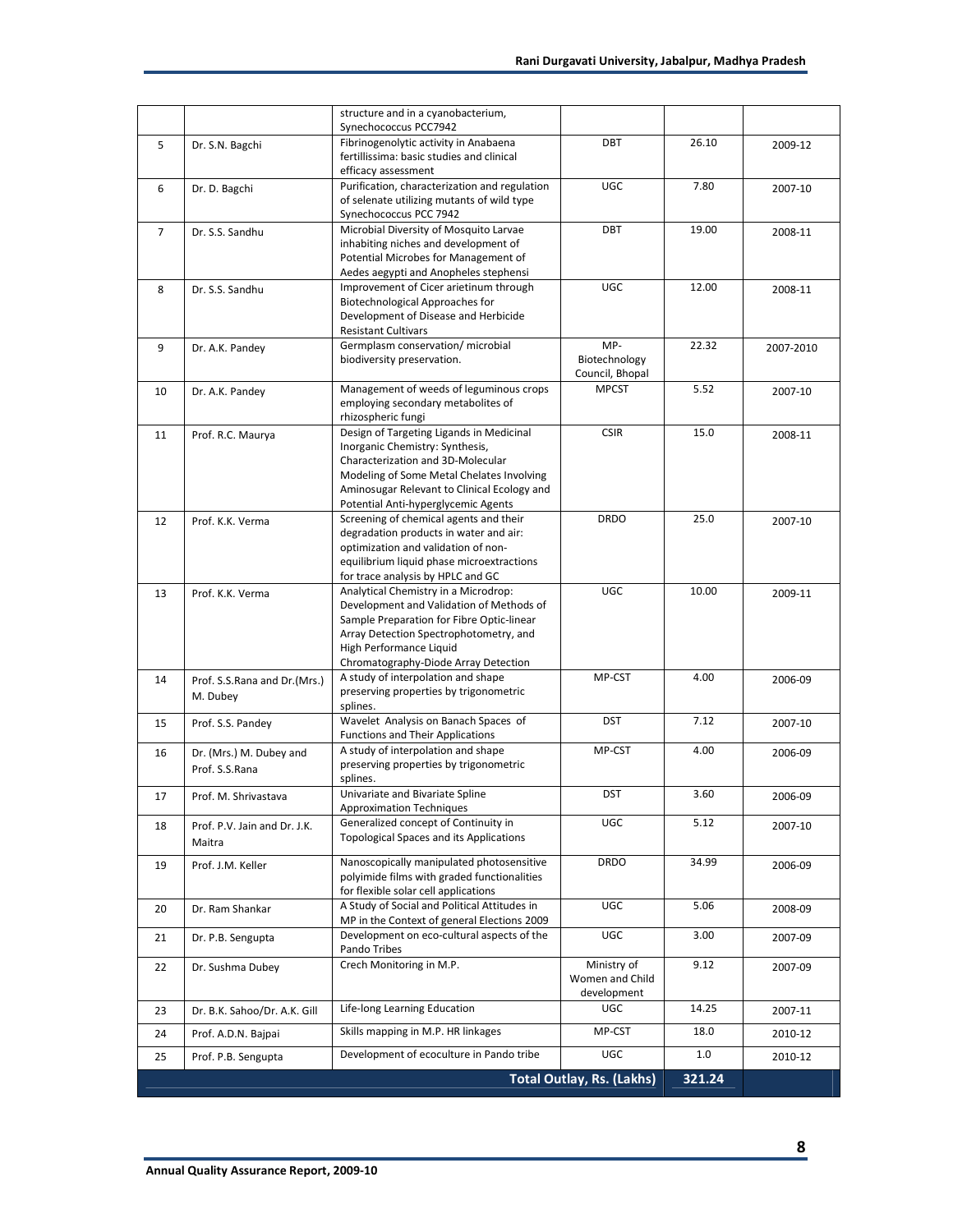## **10. Patent generated, if any**

No patent was generated during the year of the report. With kind assistance of Peers in the field, the IQAC has reviewed the research and technological output of the faculty members, and is happy to record that a number of innovative and advanced inventions were contributed by the faculty who owing to certain constraints, chiefly monitory, and lack of promotion did not attempt to file patents. Their novel findings have all been described in detail in research papers, and the utility of invention is demonstrated by high citation numbers. Nonetheless, the IQAC has plans to promote patent filing of research output.

## **11. New Collaborative research programmes**

A memorandum of understanding (MOU) describing a bilateral or multilateral agreement involving faculty of this university is another area of apprehension for IQAC. It expresses a convergence of will between the parties, indicating an intended common line of action. For the exchange of knowledge and intellectual capacity, various departments of the university entered into collaborations with other departmental or research organizations at national and international level, as well as with industries. These collaborations have enabled to work on a broader platform research and pedagogy that has benefitted the students and faculty in the university, and in turn the participating industries and allied organizations. The collaborative activities organized by various departments are given below.

| <b>Department</b>                                   | <b>Departmental Research</b><br><b>Departmental Research</b><br><b>Collaboration</b><br><b>Collaboration</b><br>(National)<br>(International) |   | <b>Departmental MOU's</b> |
|-----------------------------------------------------|-----------------------------------------------------------------------------------------------------------------------------------------------|---|---------------------------|
| <b>Physical Education</b>                           |                                                                                                                                               |   |                           |
| Law                                                 |                                                                                                                                               |   |                           |
| <b>Physics</b>                                      | $\overline{2}$<br>10                                                                                                                          |   | 5                         |
| <b>University Institute of</b><br><b>Management</b> |                                                                                                                                               |   | ς                         |
| <b>Mathematics</b>                                  | 3                                                                                                                                             |   |                           |
| <b>Sanskrit</b>                                     |                                                                                                                                               |   |                           |
| Geography                                           | 4                                                                                                                                             |   |                           |
| <b>Bio-Science</b>                                  | 6                                                                                                                                             |   |                           |
| <b>Total</b>                                        | 24                                                                                                                                            | 3 | 9                         |

## **12. Research grant received from various agencies**

Funded research project have been valuable addition to the researchers as well as to the university, and the performance attained reflects the quality of research and development. During the present year of IQAC report, various funding agencies have sponsored the research activities against the proposals submitted as major, minor, SAP and other related projects (Table below).

| Type                             | <b>On-Going</b> | <b>Completed</b> | Total Outlay, Rs. (Lakhs) |
|----------------------------------|-----------------|------------------|---------------------------|
| <b>Minor</b>                     | 04              | 02               | 14.30                     |
| Major                            | 20              | 18               | 567.83                    |
| <b>Student SciTech</b>           |                 | 04               |                           |
| <b>Total Outlay, Rs. (Lakhs)</b> | 321.24          | 260.89           | 582.13                    |

Majority of the research project were granted by the UGC. The same institution granted four Student SciTech grants for various departments of this university. Other granting agencies are DBT, MOEF, MPBC, MPCST, ICSSR and DST.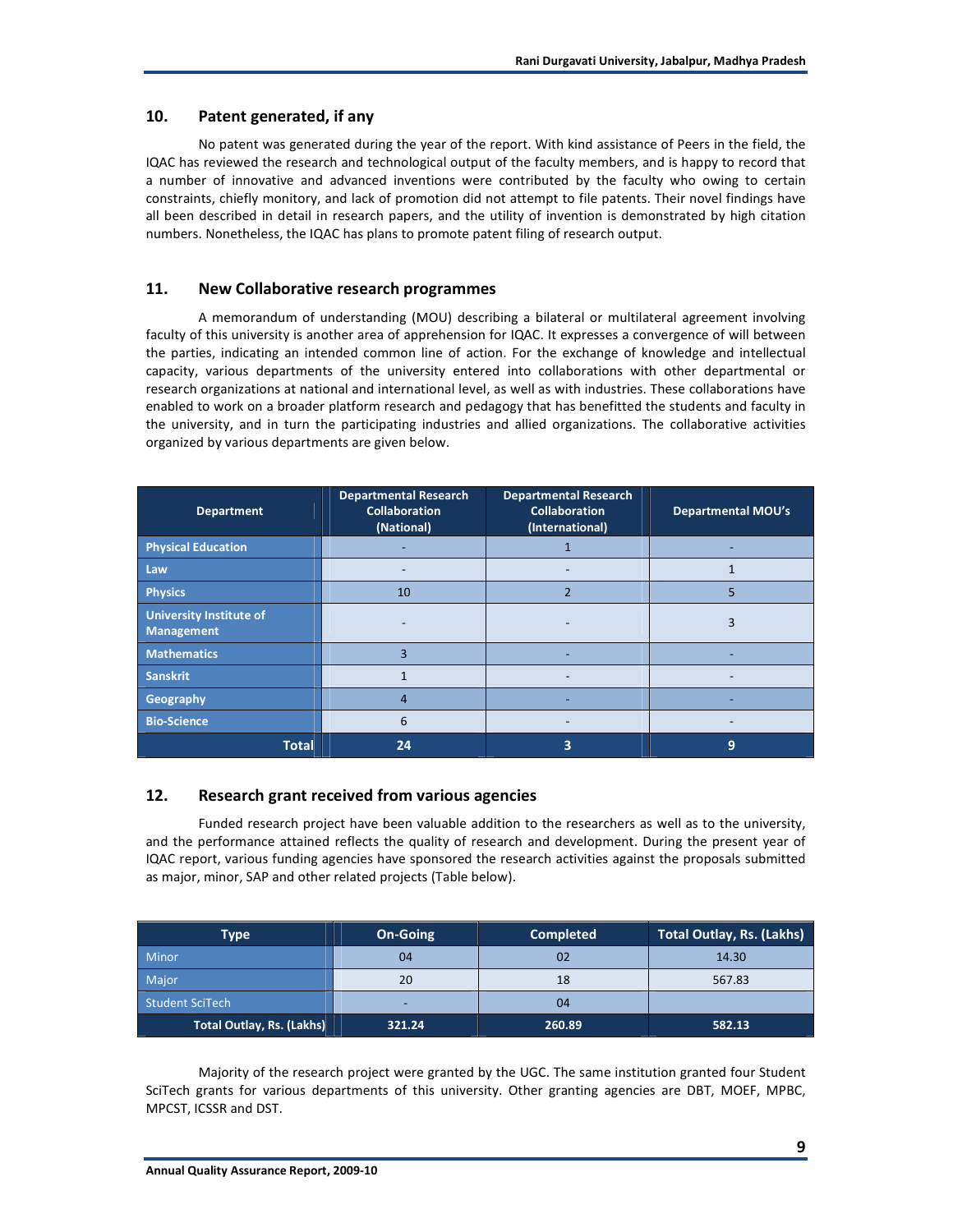## **13. Details of research scholars**

A total of one hundred and seventy seven research scholars registered themselves in the university on wide aspects of researches in different departments. The general trend was in favour of biological science with highest number of registrations, and it was followed by Philosophy, physics, Sanskrit, Law, Geography, and Physical education. On an average five students each were registered in rest of the departments.

The table below shows the spread of research scholars registered during the academic year 2009-10.

| <b>Department</b>         | No. of students registered |
|---------------------------|----------------------------|
| <b>History</b>            | 6                          |
| Sanskrit                  | 12                         |
| Law                       | 12                         |
| <b>Physics</b>            | 18                         |
| <b>English</b>            | $\overline{4}$             |
| <b>Economics</b>          | $\overline{4}$             |
| <b>Mathematics</b>        | 10                         |
| Journalism                | 8                          |
| <b>Chemistry</b>          | 8                          |
| Computer sci.             | 6                          |
| Philosophy                | 19                         |
| <b>Physical education</b> | 12                         |
| Hindi                     | $\overline{4}$             |
| Sociology                 | 8                          |
| <b>Political Science</b>  | 6                          |
| <b>Rural Studies</b>      | $\overline{2}$             |
| <b>AIHCA</b>              | 6                          |
| <b>Bio-Science</b>        | 20                         |
| Geography                 | 12                         |
| <b>Total</b>              | 177                        |

## **14. Citation index of faculty members and impact factor**

A list of research papers published by faculty members during 2009-10 is presented in the end of this report. Though the list is not comprehensive, it evinces the activities undertaken and the reputation of journals that were selected for publication. It is planned to provide full list of publication in the self-study report for the next accreditation. In the table below, the review of available data on certain departments is summarized.

| <b>Departments</b> | Range       | Average | h-index | <b>No. in SCOPUS</b> |
|--------------------|-------------|---------|---------|----------------------|
| <b>Bio-Science</b> | $0.2 - 3$   | 1.5     |         | 39                   |
| Comp. Sc.          | $0.2 - 5$   | 0.5     |         |                      |
| <b>Chemistry</b>   | $0.5 - 4.5$ |         |         | 09                   |
| <b>Economics</b>   |             |         |         |                      |
| <b>Mathematics</b> | $1 - 6$     | 1.8     | 1.46    | 0 <sub>2</sub>       |
| <b>UIM</b>         |             |         |         |                      |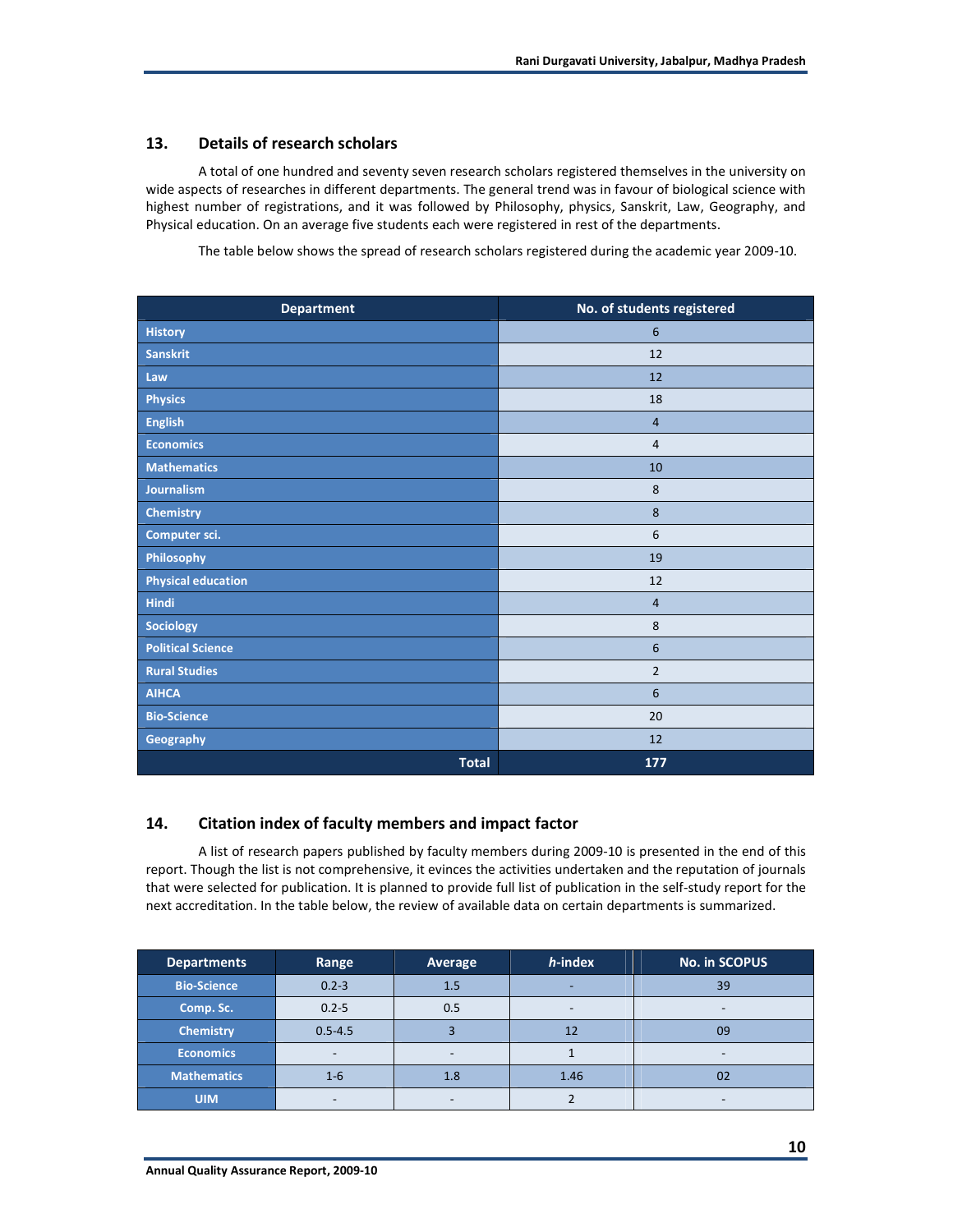| <b>Physics</b>           | $2 - 3$   |     |       | 25 |
|--------------------------|-----------|-----|-------|----|
| A.I.H.C.A.               |           |     |       | -  |
| <b>English</b>           |           |     |       | 01 |
| <b>Political Science</b> |           |     |       | 02 |
| <b>Total</b>             | $0.2 - 6$ | 1.3 | 25.46 | 78 |

## **15. Honours/awards to faculty**

The faculty members of various departments have achieved following awards during the academic year 2009-10. Not included in the Table below are recognition data of faculty members by national/international journals of repute by inviting subject experts for reviewing the submitted research papers for publication. As a token of appreciation by the publishers, the reviewers have been provided access to data search engines and full text of articles.

| Departments      | No. of awards |
|------------------|---------------|
| Sanskrit         |               |
| <b>Economics</b> |               |
| <b>Chemistry</b> |               |

## **16. Internal resources generated**

As per the table below, various departments have generated following grants from their self-financing programmes during 2009-10. Department of Law has received the highest amount for self-financing program during the year, and the Department of Biological Science followed the trend. It is also evident from the table that other Departments also received reasonable grants for their SF programs. These funds generated were utilized to strengthen the infrastructural facilities in the departments.

| <b>Departments</b>                        | <b>Income from SF Programmes</b><br>Rs. (Lakhs) |
|-------------------------------------------|-------------------------------------------------|
| <b>Bio-Science</b>                        | 84.85                                           |
| <b>Computer Centre</b>                    | 1.41                                            |
| <b>Journalism</b>                         | 9.71                                            |
| <b>Computer Science (Maths)</b>           | 32.42                                           |
| Life-long Learning Edu.                   | 2.65                                            |
| Law                                       | 90.91                                           |
| <b>Education</b>                          | 61.53                                           |
| <b>Sociology</b>                          | 24.88                                           |
| <b>Yoga Centre</b>                        | 4.85                                            |
| <b>Library and Information Science</b>    | 6.84                                            |
| <b>M.C.A.</b>                             | 82.30                                           |
| <b>University Institute of Management</b> | 50.58                                           |
| <b>Physical Education</b>                 | 42.61                                           |
| <b>Physical Education Development</b>     | 19.88                                           |
| <b>Women Study Centre</b>                 | 0.13                                            |
| <b>Economics</b>                          | 18.36                                           |
| <b>Physics</b>                            | 3.05                                            |
| Total, Rs. (Lakhs)                        | 536.96                                          |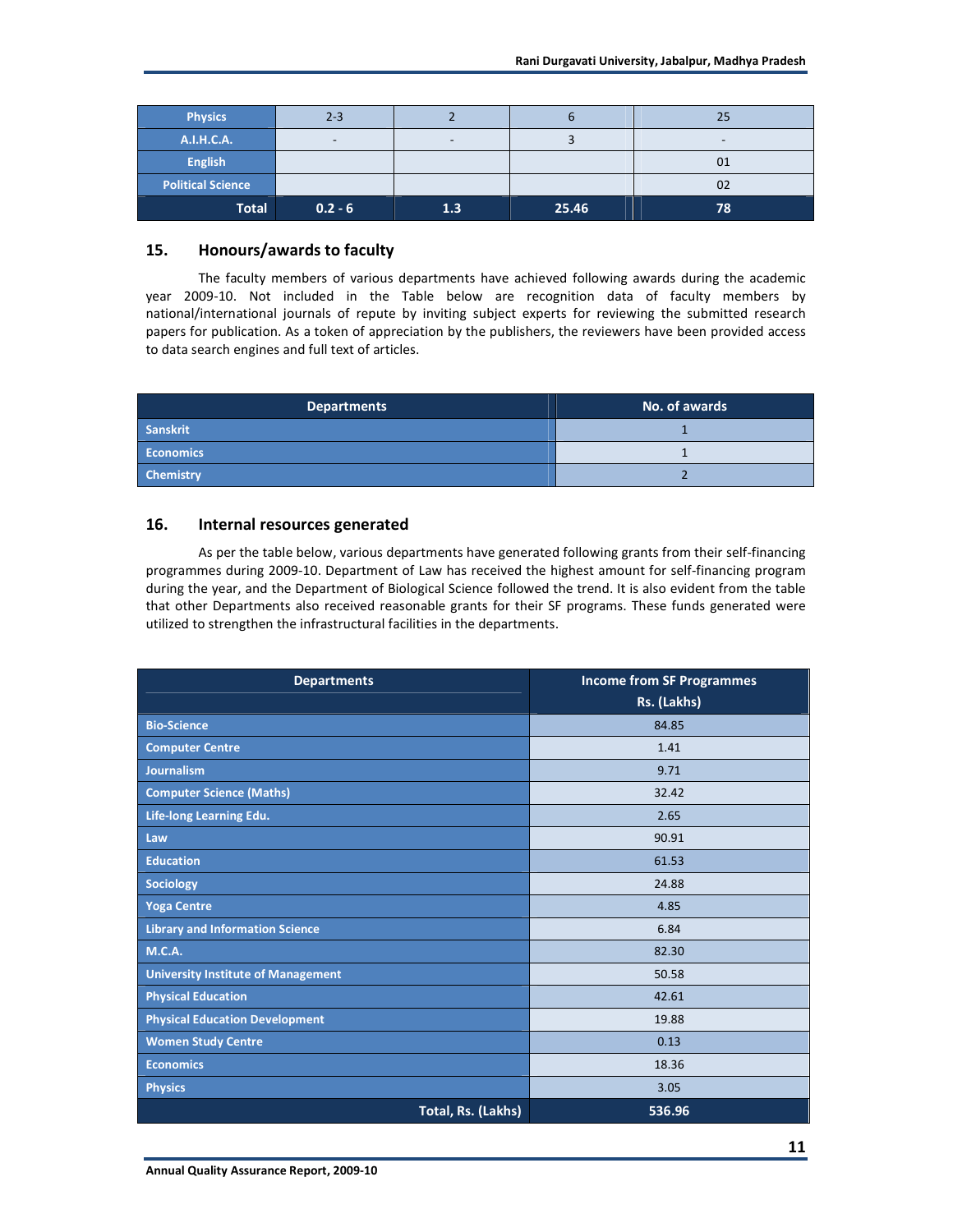## **17. Details of Departments getting SAP, COSIST (ASSIST)/DST.FIST, etc., assistance/recognition**

During the year 2009-10, only Department of Mathematics received grants under UGC-SAP. Formerly, some of other departments were also supported by the UGC under FIST programme, and Department of Biological Science, and Department of Chemistry. Further applications to secure such supports could not be made by certain departments in view of less than required number of regular faculty members. The IQAC has reacted with utmost concern over this issue, and appealed to the university for promptly filling the vacant academic positions in the university. Grants received from UGC and other agencies are as under. During the same year, M.P. Government provided grant of Rs. 59.04 lakh as scholarship for SC/ST/OBC students, and 39 lakh as Rajeev Gandhi National Fellowship.

| <b>Granting Agency</b> | <b>Department</b>            | Amount in Rs. |
|------------------------|------------------------------|---------------|
|                        | 11 <sup>th</sup> Plan Grant  | 1,84,27,000   |
|                        | <b>Merged Schemes</b>        | 2,15,47,000   |
|                        | <b>Bio-Science</b>           | 2,24,800      |
|                        | Life-Long Learning Education | 11,00,000     |
| <b>UGC</b>             | <b>Physics</b>               | 3,44,100      |
|                        | <b>UGC-NET Coordination</b>  | 5,67,000      |
|                        | Crèche Monitoring            | 4,56,100      |
|                        | <b>RGNF</b>                  | 39,00,000     |
|                        | Ekal Kanya Scholarship       | 80,000        |
|                        | <b>Bio-Science</b>           | 12,20,267     |
| <b>DST</b>             | <b>Mathematics</b>           | 2,00,000      |
|                        | Chemistry                    | 3,66,500      |
| <b>MEF</b>             | <b>Bio-Science</b>           | 9,47,743      |
| <b>ICSSR</b>           | Geography                    | 45,000        |
| <b>DBT</b>             | <b>Bio-Science</b>           | 4,46,000      |
|                        | <b>Bio-Science</b>           | 14,94,938     |
|                        | Geography                    | 60,000        |
| MP-CST                 | Physics                      | 3,34,000      |
|                        | MP-CST Cell (RDVV)           | 9,47,743      |
|                        | Student assistance           | 1,80,000      |
| <b>MPBTI</b>           | <b>Bio-Science</b>           | 3,72,000      |
| <b>ICHR</b>            | History                      | 2,94,360      |
|                        | <b>Bio-Science</b>           | 4,29,435      |
| <b>CSIR</b>            | Geography                    | 50,000        |
|                        | Chemistry                    | 6,26,980      |
| M.P. Govt.             | SC/ST/OBC Scholarship        | 59,04,263     |
|                        | Total, Rs.                   | 605,65,229    |

## **18. Community services**

During the year 2009-10, the teaching Departments of Rani Durgavati University organized activities for the welfare of students especially from weaker section of the society. Programmes were also in place for the campus development and its maintenance. Such activities involved faculties, students and other staff of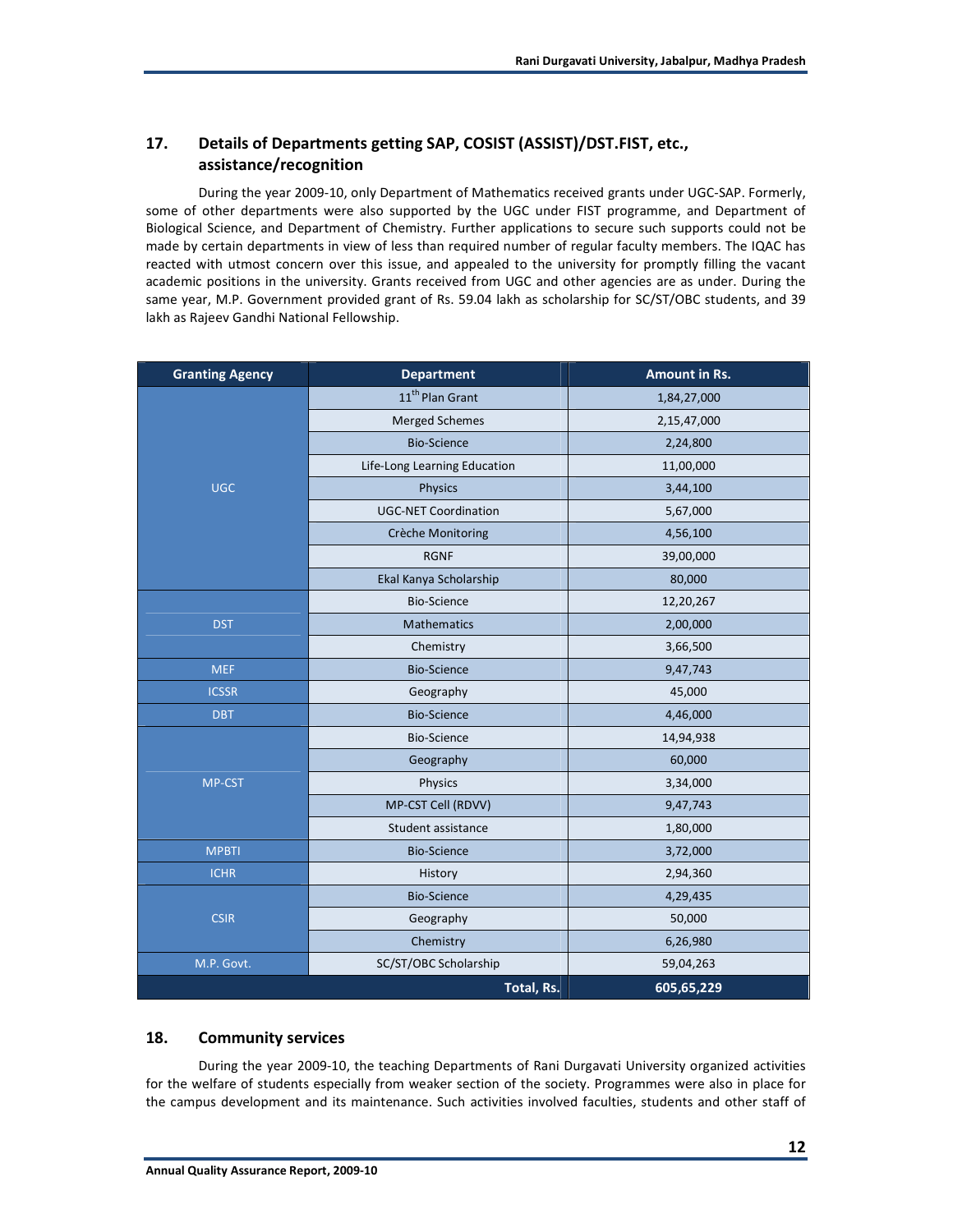the university. Tabulated below is a succinct account of contributions made by various departments for society.

| <b>Name of the Department</b>   | <b>Contribution</b>                                                                                                                                                                                                                     |  |  |
|---------------------------------|-----------------------------------------------------------------------------------------------------------------------------------------------------------------------------------------------------------------------------------------|--|--|
| <b>Biological Science</b>       | Counselling and group discussion on environmental awareness.<br>Concern and effective measures for biological pollution.<br>Monitoring of Narmada river water for occurrence of certain<br>chemicals and bacteria.                      |  |  |
| Chemistry                       | Development of analytical methodologies for pesticides and<br>$\bullet$<br>industrial chemicals in the water bodies.<br>Monitoring of Narmada river water for pesticides.<br>Monitoring of toxic metals in soil and water.<br>$\bullet$ |  |  |
| <b>Economics</b>                | Economic survey.<br>$\bullet$<br>Market sussing.<br>$\bullet$<br>Polythene free zone, and aesthetic practices in the campus.<br>$\bullet$                                                                                               |  |  |
| Education                       | Survey of local schools with respect to standard of teaching.<br>$\bullet$<br>Development of teaching programmes for schools.<br>$\bullet$<br>Studies on adoption of virtual classes.<br>$\bullet$                                      |  |  |
| Geography                       | Studies based on land and water bodies.<br>$\bullet$<br>Plantation and other activities on campus maintenance.<br>$\bullet$                                                                                                             |  |  |
| Hindi                           | Use of Language lab especially for students of weaker sections of the<br>$\bullet$<br>society.                                                                                                                                          |  |  |
| Journalism                      | Students attend lectures and seminars on environment.<br>$\bullet$                                                                                                                                                                      |  |  |
| Law                             | Awareness for human rights, and prevention of gender harassment.<br>$\bullet$<br>Law makers view point for environmental pollution.<br>$\bullet$                                                                                        |  |  |
| <b>Mathematics</b>              | Popularization of mathematical skills among school children.<br>Awareness about Vedic mathematics, and its use.<br>$\bullet$                                                                                                            |  |  |
| <b>Political Science</b>        | Awareness on political systems.<br>$\bullet$                                                                                                                                                                                            |  |  |
| <b>Physics and Electronics</b>  | Support services for development of minor equipments.<br>$\bullet$<br>Areas for use of luminescence as alternative to electricity.<br>$\bullet$                                                                                         |  |  |
| Philosophy                      | Popularization of ethical practices in society.<br>$\bullet$<br>Social measures for gender harassment.<br>$\bullet$                                                                                                                     |  |  |
| <b>Physical Education</b>       | Support services to growing children on sports.<br>Sports as means for mutual understanding, and inculcation of moral<br>values.                                                                                                        |  |  |
| University Institute Management | Awareness about management skills in routine matters.<br>$\bullet$<br>Management measures on prevention of gender harassment.<br>$\bullet$                                                                                              |  |  |
| <b>UICSA</b>                    | Computational skills enhancement programmes.<br>$\bullet$<br>Computer applications in routine matters.<br>$\bullet$                                                                                                                     |  |  |
| Sanskrit                        | Holistic aptitude and religious concerns for environmental<br>protection.                                                                                                                                                               |  |  |
|                                 | Religious view point on gender discrimination and harassment.                                                                                                                                                                           |  |  |

## **19. Teachers and officers newly recruited**

Unfortunately, no recruitment of teachers and officers was done during the year 2009-2010. The IQAC has shown its concern for declining number of teaching faculty in various departments.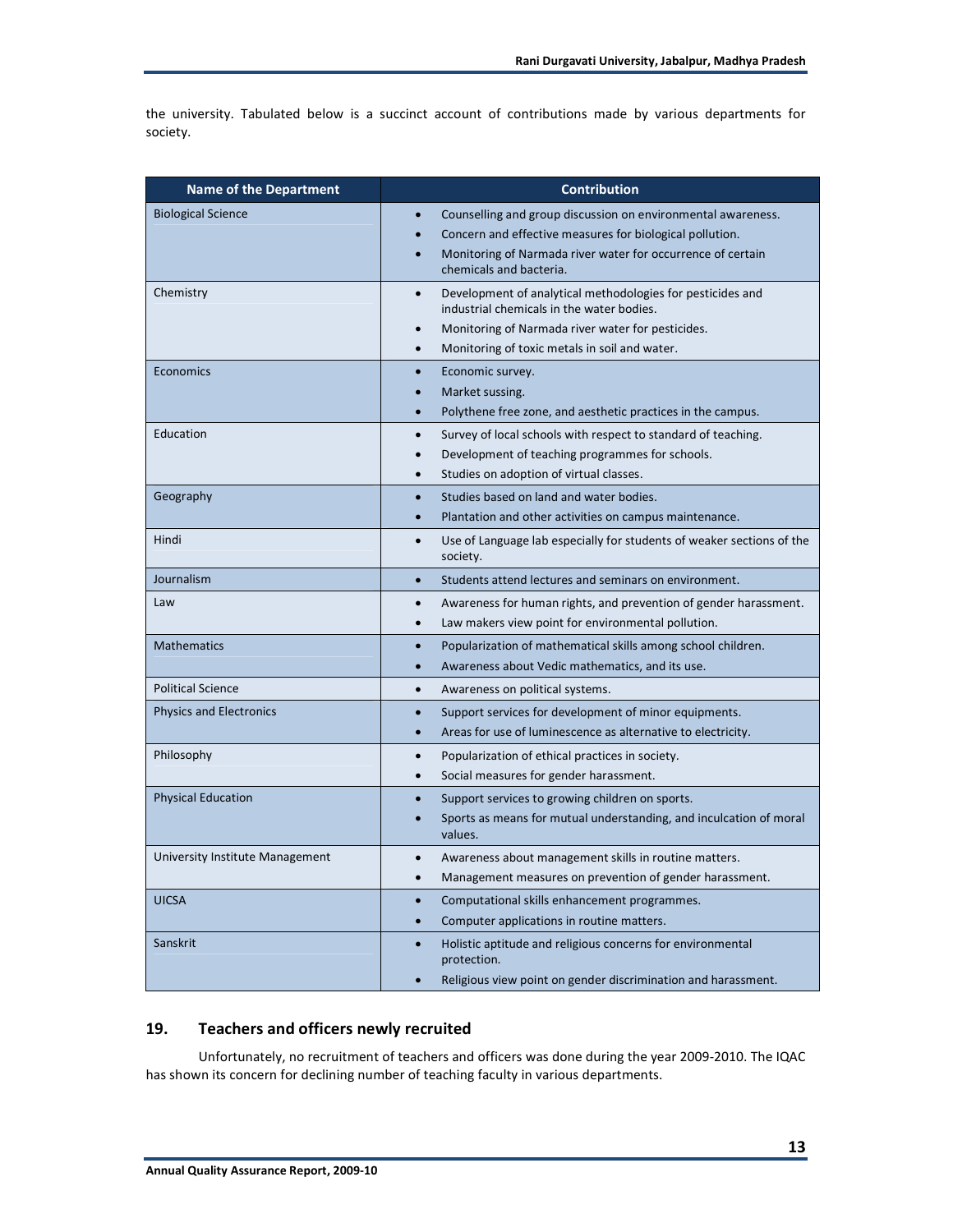#### **20. Teaching/Non-teaching staff ratio**

During the year 2009-10, the number of teaching staff and non-teaching staff was respectively 60 and 572. Teaching and non-teaching staff ratio was about 1:9.

#### **21. Improvement in the library Services**

Constant efforts have been made by the Central Library of the University to update the existing software of the library to improve the transaction services rendered to the student and faculty. At the same time initiation of the automation of the library was started. Since the adequate functioning of Central Library is based on conscience of the authorities and users, awareness has been developed for maintenance and updating of library, catering to the needs of readers, and in establishing a direct dialogue between the library authorities and users in procurement of titles of specific choice.

#### **22. New books and journals subscribed and their value**

During the year 2009-2010, a total of 2054 books, 132 reference books, 2 e-journals, and 1 digital data base related to academics have been procured in the library. Teaching departments also maintain an exclusive library for the use of departmental students. Thus, books procurement has also been done in behalf of teaching departments of the university. Among the departments (Table below) which have procured books (number given in parentheses) for their libraries are Mathematics (800), Geography (432), UICSA (391), and Economics (213). The purchases were made from the self-finance budget of departments, and had a total cost of about 4 lakhs. In the same year the Central Library of the University procured about 3000 text books worth Rs. 36 lakhs.

| <b>Department</b>              | <b>Text book</b> | <b>Ref. Book</b> | e-Journal      | <b>Digital</b> |
|--------------------------------|------------------|------------------|----------------|----------------|
| Economics                      | 213              | 54               | $\overline{2}$ | 1              |
| Geography                      | 432              |                  |                |                |
| <b>Political Science</b>       | 141              |                  |                |                |
| <b>Biological Science</b>      | 50               | 25               |                |                |
| <b>Physics and Electronics</b> | 27               | 48               |                |                |
| <b>Mathematics</b>             | 800              | 5                |                |                |
| <b>UICSA</b>                   | 391              |                  |                |                |
| <b>Total</b>                   | 2054             | 132              | 2              |                |

## **23. Course in which student assessment of teachers is introduced and the action taken on student feedback**

In all departments, students and feedback of teachers is taken on regular bases. The feedbacks so collected are compiled and analyzed for necessary follow up. The head of department then shares the relevant discrepancies and weaknesses on individual basis in friendly manner for quality improved.

#### **24. Unit cost of education**

Total number of students in teaching departments of the university is 1078 in the year 2009-10. University has about 240 affiliated colleges. The total fee received is Rs. 257.59 lakhs. Expenditure incurred on salary of teachers is Rs. 5 crore and on contingencies about Rs. 20 lakhs. The Unit cost of education comes about Rs. 0.24 Lakh.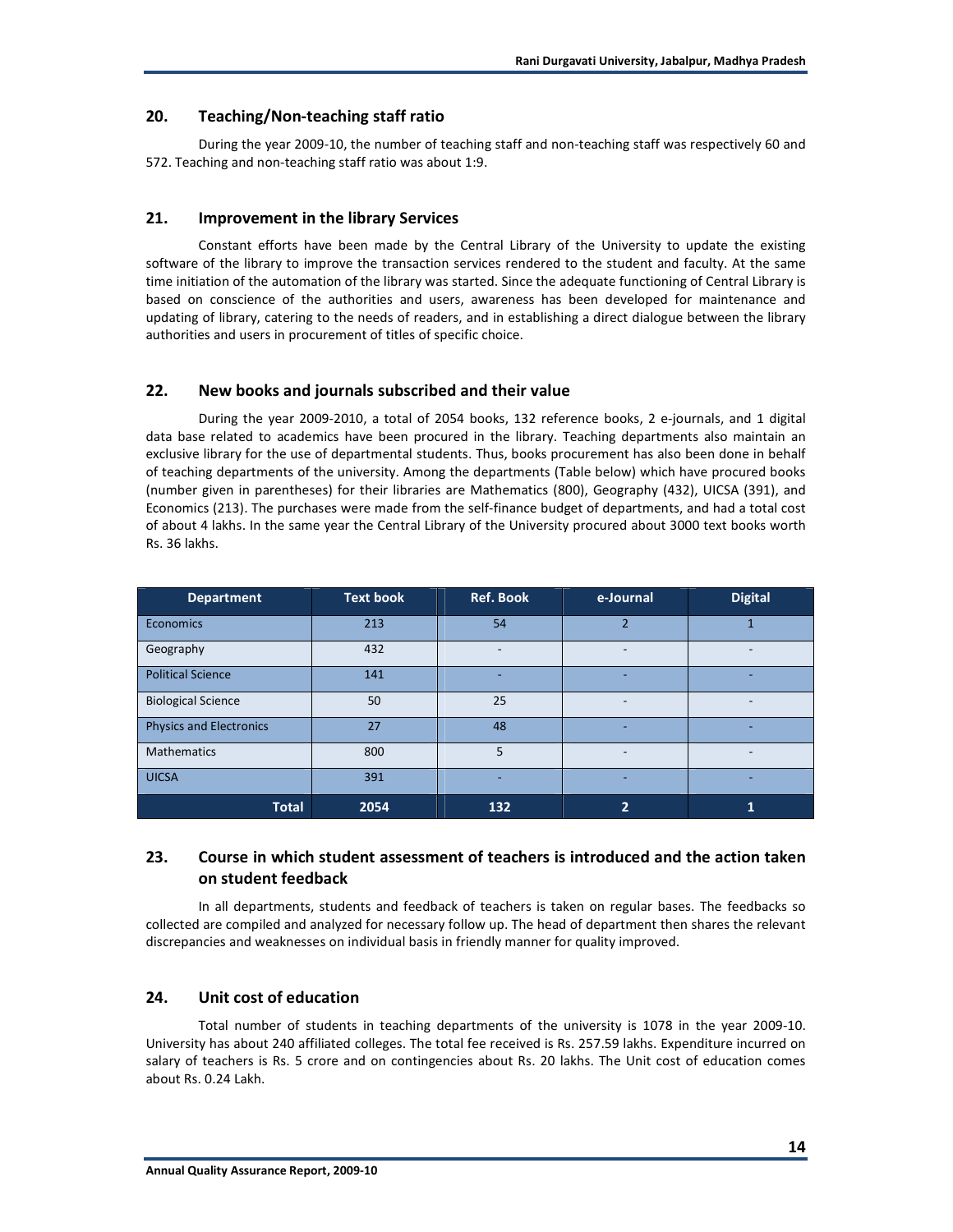## **25. Computerization of administration and the process of admissions and exam results, issue of certificates**

The university has taken measures on computerization of administrative processes and on students' admission to various courses. Equal attention is paid to examination results processing and their publication. Some of these activities are mentioned below.

- On line process of admission has been introduced.
- Publication of online results is being done on a regular basis.
- Negotiations are being made with the bank for on line deposit of various types of fees and dues.
- Operation of accounting services through TALLY.
- Accounts section has been fully computerized.

## **26. Increase in infrastructural facilities**

A huge sum of money has been spent for the development of its infrastructure for the benefit of its stakeholders. Some examples are mentioned below,

| Department                       | Campus area    | Class rooms | Laboratories/<br>Library | Seminar Halls  | Equipment                | Equipment<br>Value of<br>Rs. Lakh | of funding<br>Source                              | Rs. Lakh<br>Others, | Rs. (Lakhs)<br><b>Total</b> |
|----------------------------------|----------------|-------------|--------------------------|----------------|--------------------------|-----------------------------------|---------------------------------------------------|---------------------|-----------------------------|
| Life Long Learning<br>education  | 210 sq. m.     | $2*$<br>2#  | $1*$                     | L.             |                          |                                   |                                                   |                     |                             |
| Chemistry                        | 4000 sq. m.    | $3*$        | $4*$                     | $3*$           | 10                       | 225                               | DST, UGC, CSIR,<br>DRDO,<br><b>European Union</b> |                     | 225                         |
| Geography                        | 5200 sq. ft.   | $3*$        | $1*$                     | $1*$           | $3*$                     | ÷.                                |                                                   | $\blacksquare$      | $\overline{a}$              |
| Library & Information<br>Science | 1500 sq. ft.   | $2*$        | $1*$                     | ä,             | ä,                       |                                   |                                                   |                     |                             |
| <b>UIM</b>                       | 2 Acre         | $4*$        | $2*$                     | $4*$           | L,                       |                                   | University                                        |                     |                             |
| <b>Political Science</b>         | $\overline{a}$ | $2*$        |                          | $1*$           | ä,                       |                                   |                                                   |                     |                             |
| Sanskrit                         |                | $4*$<br>1#  | $1*$                     | $1*$<br>1#     |                          |                                   |                                                   |                     |                             |
| <b>Biological Science</b>        | 6478 sq. m     | $10*$       | $13*$                    | $2*$           | 45                       | 670                               | DBT, UGC, DST,<br>MoEF, MP-CST                    |                     | 670                         |
| Journalism                       | 2400 sq. ft.   | $2*$        | $1*$                     | $1*$           | $\overline{\phantom{a}}$ |                                   |                                                   |                     |                             |
| <b>Physics and Electronics</b>   |                | ä,          | ä,                       | ÷,             | 1#                       | 115.35                            | <b>UGC</b>                                        | ÷,                  | 115.35                      |
| <b>Physical Education</b>        |                | $3*$        | $3*$                     |                | 7#                       | 14.75*<br>50.85#                  | Physical welfare<br>Fee, and Dept<br>Develop. fee | 0.69                | 65.61                       |
| Yoga                             |                | $4*$        | $1*$                     | $1*$           | L,                       |                                   |                                                   |                     |                             |
| Law                              |                | $7*$        | u,                       | $1*$           | L,                       |                                   | SF                                                |                     |                             |
| <b>Mathematics</b>               | 1.5 Acre       | $6*$        | $1*$<br>1#               | $2*$           | <b>UPS</b>               | Slide Projector                   | UGC; University<br>Fund                           |                     |                             |
| English                          | ÷              | $2*$        | $---$                    | $1*$           | ÷,                       | ÷.                                |                                                   |                     |                             |
| History                          |                | $2*$        | $1*$                     | $\blacksquare$ | $\overline{\phantom{a}}$ |                                   |                                                   |                     |                             |
| Education (B.Ed.)                |                | $3*$        | $1*$                     | $1*$           |                          | 0.67                              | University                                        |                     | 0.67                        |

\*Existing, # newly added.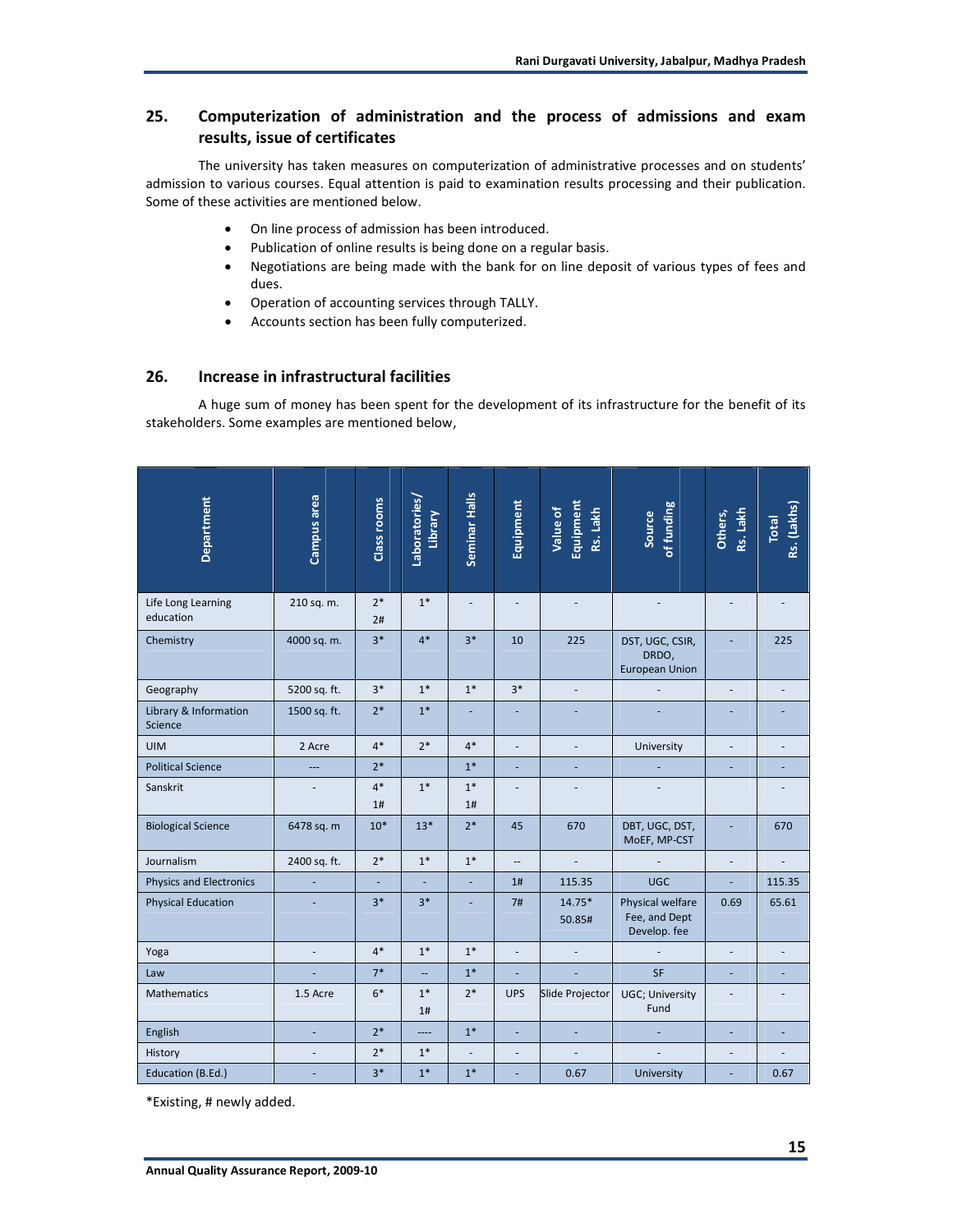New buildings with modern amenities have been constructed with a total cost of about Rs. 1 crore, and made available for housing teaching departments such as life-long learning education, journalism and mass communication, and Education.

## **27. Technology up-gradation**

During the year 2009-2010, Rani Durgavati University has up-graded the technologies by initiating computer centers, computer labs, internet facilities, and browsing centers for the benefit of students, faculties and researchers.

| <b>Department</b>            | <b>Total</b><br><b>Computers</b> | Computer<br>Labs | Internet      | <b>Browsing</b><br><b>Centers</b> | Computer<br><b>Centre</b> | <b>Office</b> |
|------------------------------|----------------------------------|------------------|---------------|-----------------------------------|---------------------------|---------------|
| <b>AIHCA</b>                 | $1*$                             | $\Omega$         | Yes           | $\mathbf{0}$                      | $\mathbf{0}$              | $\mathbf{0}$  |
| Life Long Learning education | $10*$                            | $1*$             | yes           | $\boldsymbol{0}$                  | $\mathbf 0$               | $\mathbf 0$   |
| Economics                    | $\mathbf 0$                      | $\mathbf{0}$     | $1*$<br>2#    | $\mathbf{0}$                      | $\mathbf{0}$              | $\mathbf{0}$  |
| Chemistry                    | $20*$                            | $1*$             | Yes           | $\mathbf{0}$                      | $\mathbf{0}$              | $\mathbf{0}$  |
| Geography                    | $3*$                             | $1*$             | $3*$          | $3*$                              | $1*$                      | $1*$          |
| <b>UIM</b>                   | $60*$                            | $1*$             | $1*$          | $1*$                              | $1*$                      | $2*$          |
| Sanskrit                     | $2*$                             | $1*$             | 1#            | 1#                                | $\mathbf{0}$              | $1*$          |
| <b>Biological Science</b>    | $30*$                            | $1*$             | $1*$          | $1*$                              | $1*$                      | $1*$          |
| Journalism                   | $14*$                            | $1*$             | $12*$         | $1*$                              | $\mathbf{0}$              | $2*$          |
| Physics and Electronics      | $20*$                            | $1*$             | Yes           | $11*$<br>1#                       | $\boldsymbol{0}$          | $\mathbf 0$   |
| Philosophy                   | $2*$                             | $1*$             | $1*$          | $\sim$                            | $\mathbf{0}$              | $\mathbf{0}$  |
| <b>Physical Education</b>    | $4*$                             |                  | Yes           | Yes                               | $\mathbf 0$               | $\mathbf{0}$  |
| Yoga                         | $1*$                             | $1*$             | $\mathbf{0}$  | $\mathbf{0}$                      | $\mathbf{0}$              | $1*$          |
| Law                          | $\overline{3}$                   | $\mathbf{0}$     | $\mathbf{0}$  | $\mathbf{0}$                      | $\mathbf{1}$              | $\mathbf 0$   |
| <b>Mathematics</b>           | $20*$<br>20#                     | $1*$<br>1#       | $1*$<br>1#    | $\mathbf 0$                       | $1*$                      | $\mathbf{0}$  |
| English                      | $3*$                             | $\Omega$         | $\mathbf{0}$  | $\Omega$                          | $\mathbf{0}$              | $3*$          |
| <b>UICSA</b>                 | $25*$<br>5#                      | $1*$             | Broadband (1) | $1*$                              | $1*$                      | $1*$          |
| History                      | $4*$                             | $\pmb{0}$        | $3*$          | $\mathbf 0$                       | $\mathbf 0$               | $\sim$        |
| Education (B.Ed.)            | $1*$<br>1#                       | $\overline{0}$   | $\mathbf{0}$  | $\mathbf{0}$                      | $1*$                      | $1*$          |

Summary of technology up-gradation by the various Departments are shown in the following table.

\*Existing, # newly added.

All teaching departments of the university have witnessed growth in computational and internet facilities. Most departments have upgraded facilities vis-à-vis introduction of new versions of softwares, and computer peripherals. Such advancement has been brought in the departments of Economics, Sanskrit and Education. Department of Mathematics has added 20 new computers, 1 computer Laboratory and a few more internet facilities.

## **28. Computer and internet access and training to teachers and students**

Most of the department of the University have adopted computer and internet access, and demonstrated effective training in these areas for teachers and students. Technology up-gradation, as briefly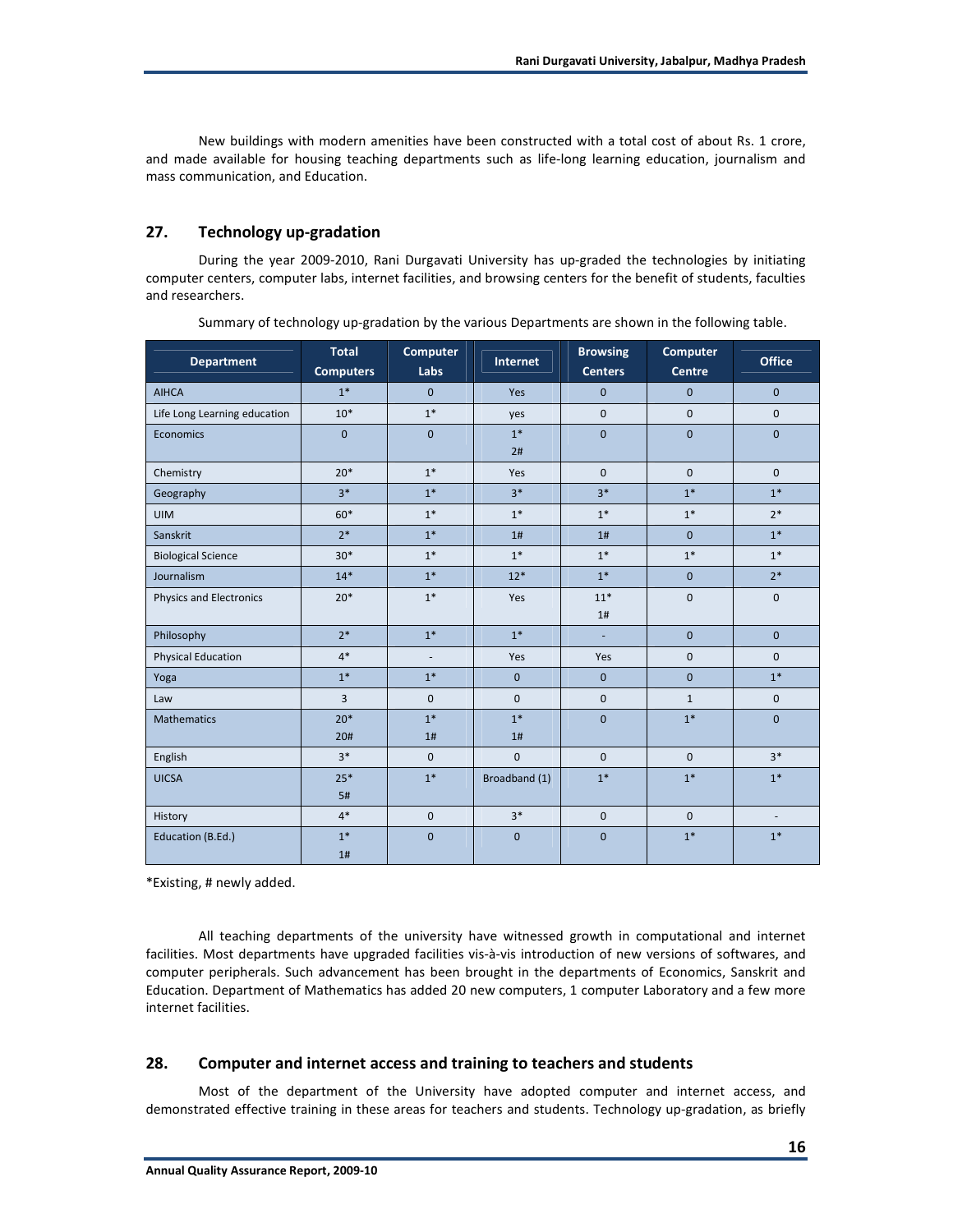depicted in the table of previous paragraph, has also been a major activity. In terms of both knowledge acquisition and skill development through academic programmes, it was experienced that teachers training in the use and application of technology are the key determining factor for improved performance students. The IQAC believes that the educational technology is by no means transformative on its own unless it involves dedicated and prepared teachers. Thus, basic elements of computer technology and its applications have been integrated in subjects' curriculum where it was previously not thought as a necessary element.

| Department                     | <b>Access to Internet</b> |
|--------------------------------|---------------------------|
| <b>AIHCA</b>                   | Yes                       |
| <b>Biological Science</b>      | Yes                       |
| Chemistry                      | Yes                       |
| Economics                      | <b>No</b>                 |
| English                        | <b>No</b>                 |
| Education (B.Ed.)              | Yes                       |
| History                        | Yes                       |
| Geography                      | Yes                       |
| Journalism                     | Yes                       |
| Law                            | No                        |
| Life Long Learning education   | Yes                       |
| Library & Information Science  | Yes                       |
| <b>Mathematics</b>             | Yes                       |
| <b>Political Science</b>       | <b>No</b>                 |
| <b>Physics and Electronics</b> | Yes                       |
| Philosophy                     | Yes                       |
| <b>Physical Education</b>      | Yes                       |
| Sanskrit                       | <b>No</b>                 |
| <b>Tribal Studies</b>          | <b>No</b>                 |
| <b>UIM</b>                     | Yes                       |
| <b>UICSA</b>                   | <b>No</b>                 |
| Yoga                           | Yes                       |

## **29. Financial aid to students**

Rani Durgavati University extended the support to students by providing financial assistance through endowment, free-ship and scholarship by government, and scholarship by the institution and other support services. Some examples are illustrated below.

|                   |                 | Financial support from government | No. of students who received international/National<br>recognitions |            |  |
|-------------------|-----------------|-----------------------------------|---------------------------------------------------------------------|------------|--|
| <b>Department</b> | No. of students | <b>Amount</b><br>(Rs.)            | No. of students                                                     | Amount, Rs |  |
| <b>AIHCA</b>      | 8               | 17,600                            |                                                                     |            |  |
| Economics         |                 | <b>UGC</b>                        |                                                                     |            |  |
| Chemistry         | As JRF          | As per norm of<br>funding agency  |                                                                     |            |  |
| <b>UIM</b>        | 37 (ST/SC)      |                                   |                                                                     |            |  |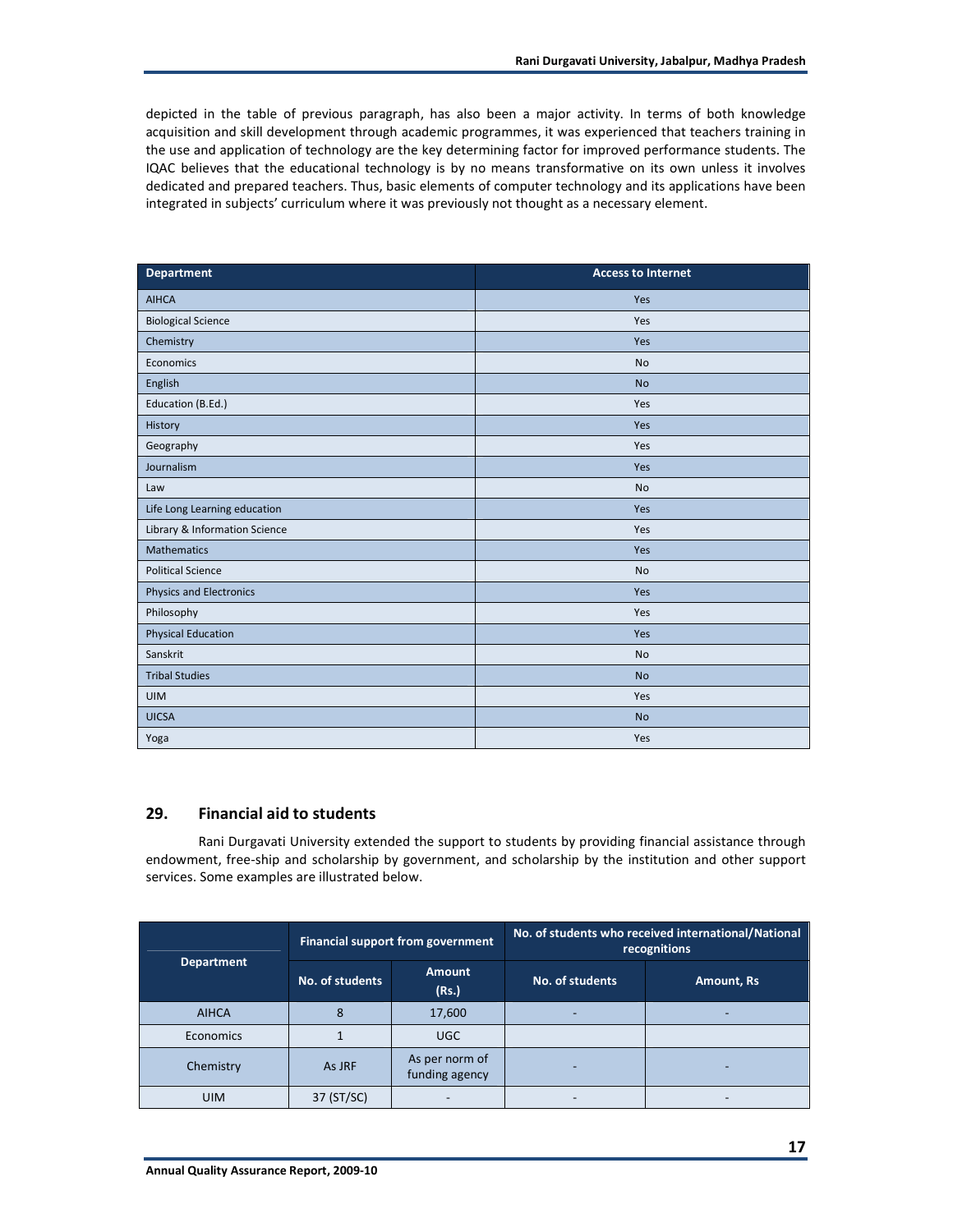| Sanskrit                       | 9          |                     | 3                        | 3,56,000           |
|--------------------------------|------------|---------------------|--------------------------|--------------------|
| <b>Biological Science</b>      | 30         | 7,30,000            |                          | 2,50,000           |
| Journalism                     |            |                     | 10                       | As per govt. norms |
| <b>Physics and Electronics</b> | 6          | 27,500              | Ξ.                       |                    |
| Law                            | SC/ST      | <b>Tuition Fees</b> | --                       |                    |
| <b>Mathematics</b>             |            | 10,000              | $\overline{\phantom{0}}$ |                    |
| <b>UICSA</b>                   | 16         | 3,84,800            | ۰                        | -                  |
| History                        | 11         | 82,400              | -                        | -                  |
| Education                      | 35 (ST/SC) | 6,57,000            | ۰                        |                    |

With the help of IQAC, the departments have developed a mechanism of assisting students in presenting their case for national support through diverse scholarship schemes. The circulars of such agencies are brought to the notice of students directly by the office of Students' Welfare Dean.

## **30. Activities and support from the Alumni Association**

The university has an active Alumni Association comprises of faculty members, research scholars and students who were previously on roll in any of said positions. Frequent meetings of alumni association are called at the level of departments and the university. The alumni themselves also organize events where they share their views and extend support to their *Alma mater.*

The activities of Alumni Associations are as follows:

- Sharing achievements with growing students through meetings and informally.
- Advising authorities and concerned faculty about up coming courses.
- Participation on case studies of successful personalities in workshops.
- Participation and contribution to institutional conferences, seminars, workshops, etc.

A brief summary of activities and support from the Alumni Association during the year 2009-2010 is given below.

| <b>Department</b>                                           | <b>Alumni Association Activities and support</b>                                                                                                         |  |
|-------------------------------------------------------------|----------------------------------------------------------------------------------------------------------------------------------------------------------|--|
| Geography                                                   | RDVV, Alumni Association Meet                                                                                                                            |  |
| <b>UIM</b>                                                  | Organized lectures on placement of the student                                                                                                           |  |
| <b>Political Science</b>                                    | <b>Meetings with Alumni</b>                                                                                                                              |  |
| <b>Biological Science</b>                                   | Meeting of Alumni placed at various National & international organization, and<br>extended assistance in placement of the students and research scholars |  |
| Journalism                                                  | Alumni Association supported the student of the department                                                                                               |  |
| Education<br>Alumni feedback on current trends in education |                                                                                                                                                          |  |

During the year 2009-10, Alumni Associations of certain departments extended their support to students on placement services.

The Alumni are encouraged to make full use of social net working web sites in developing exclusive web pages, micro blogging, and feedback mechanisms to facilitate exchange of information, job prospects and opportunity harvesting.

#### **31. Activities and support from the Parent-Teacher Association**

Departments have been asked to obtain feedback from parents of registered students in different programmes of 2009-10, and to develop mechanisms for a regular interaction with concerned faculty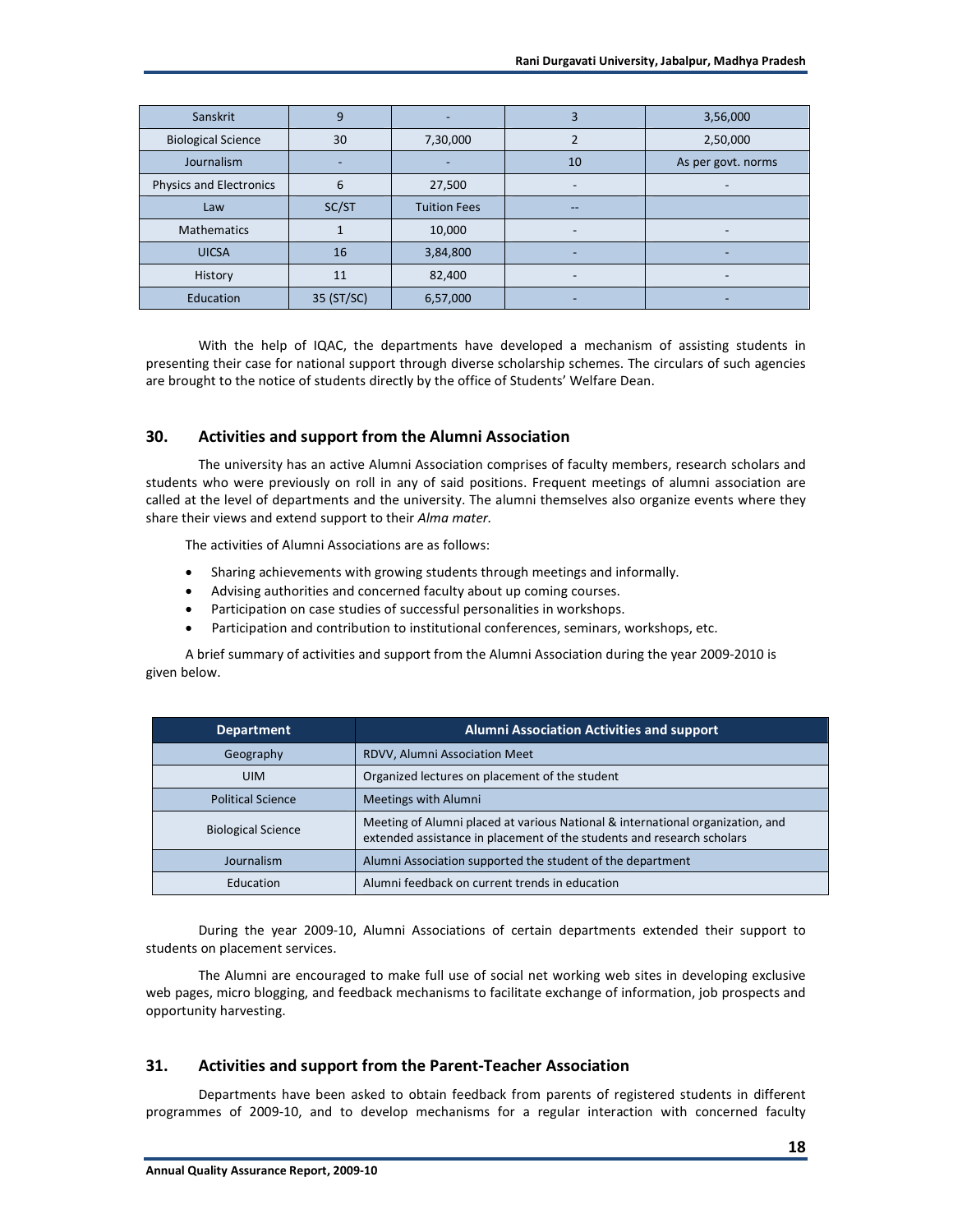members. A number of departments supported the Parent-Teachers Association, and include departments of Geography, Political Science, Journalism, Law, and Education. The IQAC has stressed need for parent-teacher meetings, at least once in a semester, in all departments.

## **32. Health Services**

The University has a well developed Health Center that has a full time qualified allopathic Doctor and supporting staff from the university to provide on campus services to students, employees and teachers. The Center is strategically located at arms distance to the university boys and girls hostels. The health center provides primary health care including hospitalization, distribution of medicines, ECG and other diagnostic services, etc. In addition to regular health care activities, university has also organized health camps by Endocrinologists, Dentists, Dieticians and practitioners of Ayurveda and Homeopathy therapies.

## **33. Performance in sports activities**

During the year 2009-10, students from certain Departments participated in sports activities. Two students participated at State/University Level from the Dept. of Biological Science; 23 students participated at State/University Level, 3 students participated at National Level from Dept. of Physical Education and 2 students from Mathematics department participated in state level competition.

|                           | No. of student participated   |                       |  |  |
|---------------------------|-------------------------------|-----------------------|--|--|
| <b>Department</b>         | <b>State/University Level</b> | <b>National Level</b> |  |  |
| <b>Biological Science</b> |                               |                       |  |  |
| <b>Physical Education</b> | 23                            |                       |  |  |
| Education (B.Ed.)         | Yes                           |                       |  |  |
| Mathematical              |                               |                       |  |  |

## **34. Incentives to outstanding sportspersons**

During 2009-2010, one student from the Department of Physical Education was adjudged outstanding sports persons, and presented with 2 National level awards, and one student of University Institute of Management was presented with 1 MP State level award.

| <b>Department</b>         | No. of medals and awards      |                          |                    |
|---------------------------|-------------------------------|--------------------------|--------------------|
|                           | <b>State/University Level</b> | <b>National Level</b>    | <b>Incentives</b>  |
| <b>Physical Education</b> |                               | Boxing - 2<br>Hockey - 1 | 11,000<br>1,98,000 |
| <b>UIM</b>                |                               |                          |                    |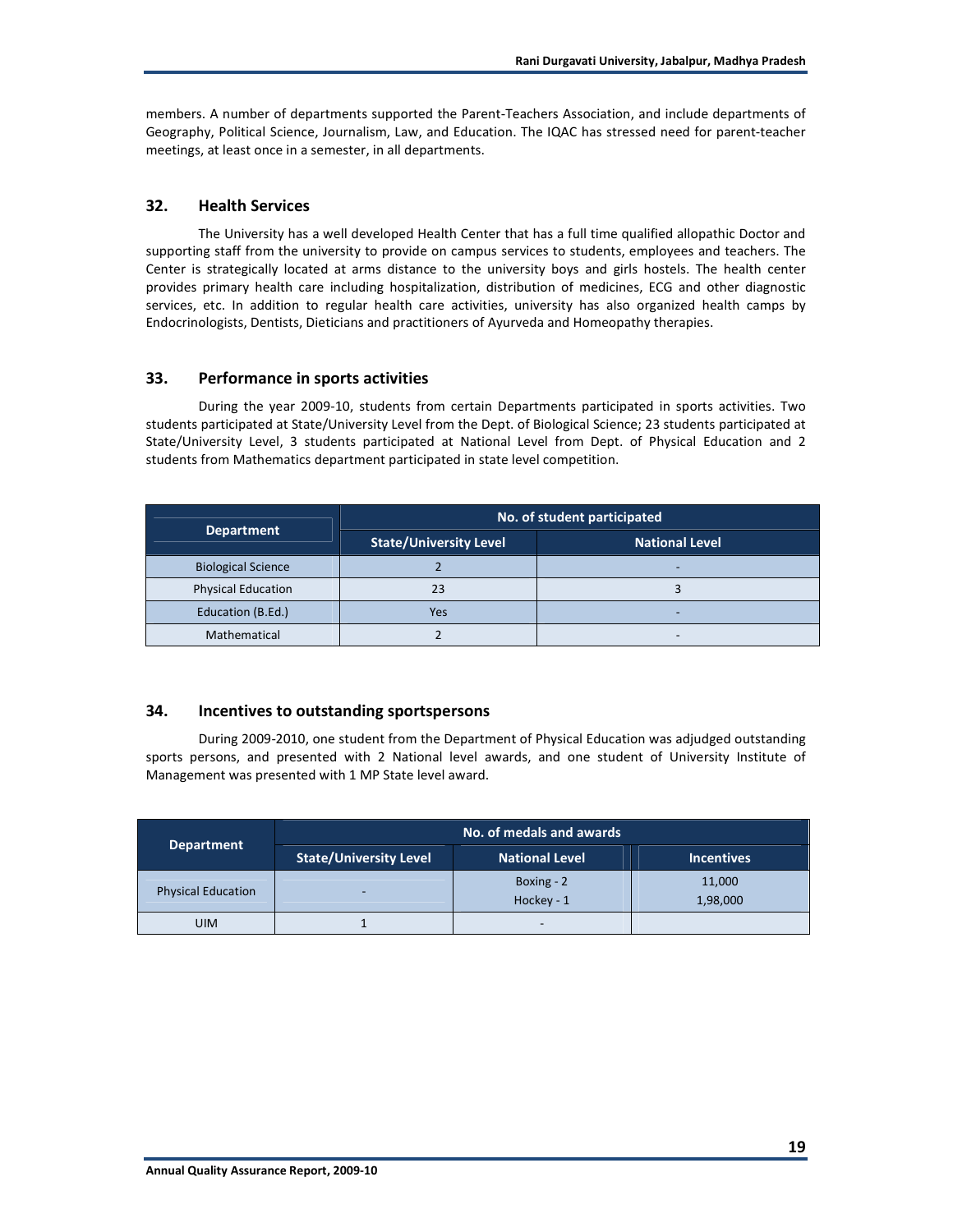## **35. Students achievements and awards**

|                                        | <b>Achievements and Awards</b>                      |                                                         |  |
|----------------------------------------|-----------------------------------------------------|---------------------------------------------------------|--|
| <b>Department</b>                      | No. of research scholar receiving the<br>fellowship | No. of award/medal won by student in<br>cultural events |  |
| Life-long Learning<br><b>Education</b> | $\mathbf{1}$                                        |                                                         |  |
| Economics                              | $\mathbf{1}$                                        |                                                         |  |
| Chemistry                              | 6                                                   |                                                         |  |
| <b>UIM</b>                             |                                                     | 4                                                       |  |
| <b>Education</b>                       |                                                     | $\mathbf{1}$                                            |  |
| Sanskrit                               |                                                     | 3                                                       |  |
| <b>Biological Science</b>              | 16                                                  | $\overline{\phantom{0}}$                                |  |
| Philosophy                             | 4                                                   |                                                         |  |
| History                                | 3                                                   |                                                         |  |
| Law                                    | 1                                                   |                                                         |  |

Student research fellowships and awards presented in 2009-10 are summarized in the following table.

## **36. Activities of the Guidance and Counselling unit**

 Career guidance and counseling programmes run in the university have been effective in developing students' competence and personality, educational and occupational exploration, and career planning. It is a voluntary comprehensive programme. During 2009-10, a number of students were benefited by the Counseling and Career Guidance involving participation of various Departments (Table below).

| <b>Department</b>                | <b>Student Counseling and Career guidance</b>                                 | No. of student benefited |
|----------------------------------|-------------------------------------------------------------------------------|--------------------------|
| <b>AIHCA</b>                     | Archaeological explorations and ancient history.                              | 1                        |
| Economics                        | Economic surveys.                                                             | 14                       |
| Chemistry                        | Pharma industries and employment prospects.                                   | 10                       |
| Geography                        | Counseling to appear in various exams and private<br>sector jobs.             | 5                        |
| Library & Information<br>Science | Information for various vacant posts at different<br>colleges.                |                          |
| <b>UIM</b>                       | Organizational management.                                                    | 58                       |
| Sanskrit                         | Group discussion for students.                                                | 17                       |
| <b>Biological Science</b>        | Regular counseling sessions                                                   | 78                       |
| Journalism                       | Print and electronic media services.                                          | 20                       |
| Physics and Electronics          | Nano-technology and job prospects.                                            | 12                       |
| Philosophy                       | Personality development.                                                      | 17                       |
| <b>Physical Education</b>        | Counseling on job selections.                                                 | 25                       |
| Yoga                             | Office productivity through yoga.                                             | 24                       |
| Law                              | Self employment and law practice.                                             | 125                      |
| <b>Mathematics</b>               | Computational skills for placement.                                           | 20                       |
| History                          | Documentation in electronic media.                                            | 5                        |
| Education                        | Positions available in Local Schools-Teachers liaison<br>for prospective jobs | 4                        |
|                                  | <b>Total</b>                                                                  | 435                      |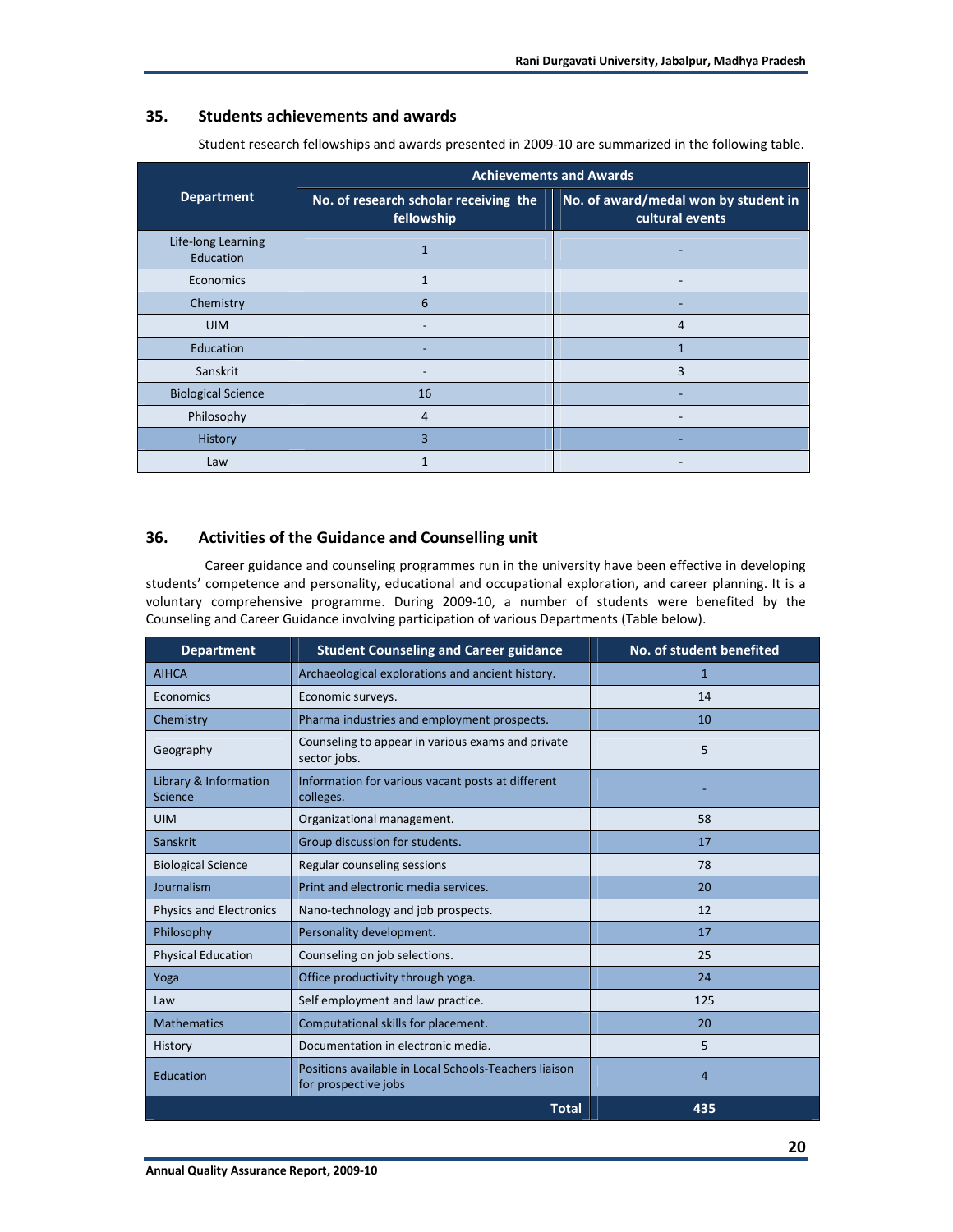## **37. Placement services provided to students**

Vocational placement services have been helpful to students to enter into appropriate jobs. Students are provided with job-information by special bulletins, audio-visual-aids and publication of handbooks detailing job opportunities. In the following Table available data on students' placement are mentioned. The IQAC plans to publish annually a brochure on curriculum vitae and other details of students who are in final semester of postgraduate classes, and give it a wide circulation among industries and other organizations.

|                                  | <b>On Campus</b>                  |                                 | <b>Off Campus</b>            |                        |
|----------------------------------|-----------------------------------|---------------------------------|------------------------------|------------------------|
| Name of the<br><b>Department</b> | No. of<br>organization<br>visited | No. of students<br>participated | No. of<br>students<br>placed | No. of students placed |
| Economics                        |                                   |                                 |                              | 18                     |
| <b>UIM</b>                       | $\mathfrak z$                     | 20                              | 4                            | 15                     |
| Journalism                       |                                   | 13                              | 9                            | $\overline{4}$         |
| Physics and<br>Electronics       |                                   |                                 |                              | 6                      |
| <b>Physical Education</b>        |                                   |                                 |                              | 80%                    |
| Education                        |                                   |                                 |                              | 80%                    |

## **38. Development programs for non-teaching staff**

During the year under assessment report, certain departments developed programs for the welfare of non-teaching staff of the university. To share common problems related with office work performance and computer application abilities, Departments of UIM, Geography and History organized programmes on chosen subjects for non-teaching staff. Department of Economics helped on accounts keeping.

| <b>Name of the Department</b> | <b>Welfare Schemes for Non-Teaching Staff</b>     |
|-------------------------------|---------------------------------------------------|
| <b>History</b>                | File keeping and on-line services                 |
| <b>UIM</b>                    | Office management                                 |
| Geography                     | Computer applications (Word processing and Excel) |
| <b>Economics</b>              | <b>Accounts keeping</b>                           |

## **39. Healthy practices of the institution**

Following healthy practices have been maintained in the university.

#### **(i) Best practices in curricular aspects**

- At the end of each semester feedback of students and teachers were obtained on suitability of courses, and on further additions/deletions.
- Practical exercises in science subjects were modified/substituted with attention to green practices.
- Summer training and job training have been incorporated in various courses as additional activities.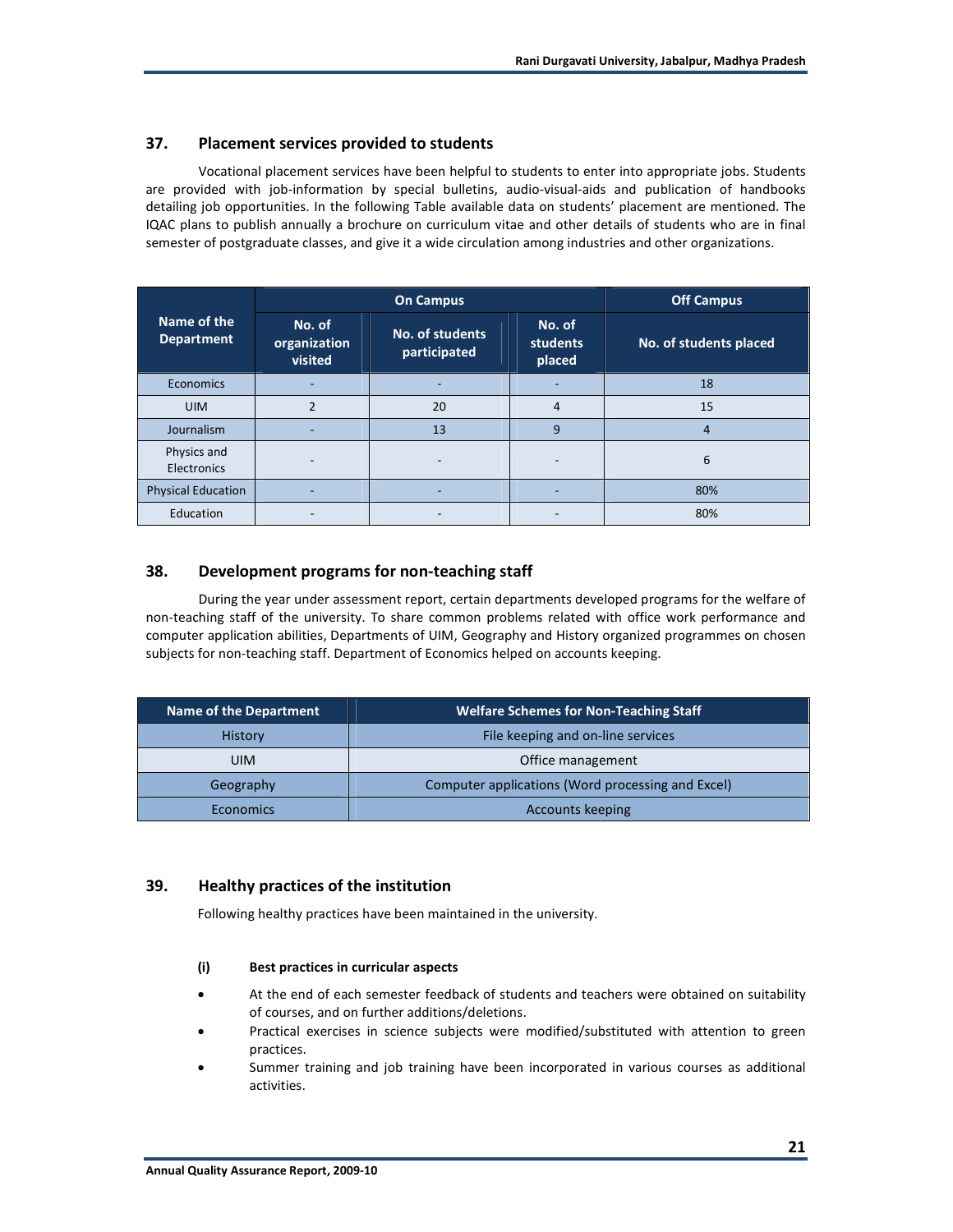• The Institution-Industry Interaction has been made operative by subjecting students to such options in the curriculum.

#### **(ii) Best practices in teaching-learning and evaluation**

- Mandatory Comprehensive Continuation Evaluation (CCE) in each subject and semester.
- Teachers' appraisal by students at regular interval.
- Use of modern teaching aids, and virtual classes.

#### **(iii) Best practices in Research, consultancy and extension**

- Organization of 3-days long science meets every year to mark the National Science Day.
- Invited lectures of distinguished personalities and subject experts.
- *Vislesan (The Analysis)* a research Journal of university published separately for Science and Arts/Humanities.
- *Sampreshan* a monthly newsletter published by the Department of Journalism and Mass Communication. It provides a rare opportunity to students of the department to act as editor, correspondent and interviewer.
- Conducting centre on Women Study Development and Research especially for tribal and rural women folk. It also promotes inter disciplinary research on issues pertaining to women.
- Organization of young scientist meets under the assistance of MP Council of Science and Technology, Bhopal, and using our own resources.

#### **(iv) Best practices in development of Infrastructure and Learning Resources**

- Procurement of new and advanced instruments for research.
- Regular training of students and research scholars on instrumental use by organization of workshops.
- The university has evolved the practice of participation of students and staff in maintenance of cleanliness of infrastructure.
- The students are encouraged to participate in the environment management programmes.

#### **(v) Best practices in student support and progression**

- The University has constituted *Durgavati Award* to honour the mother of a meritorious girl student hailing from tribal region.
- Incentive to meritorious students belonging to the low income group by Pandit Kunjilal Dubey award.
- Remedial coaching to students belonging to SC/ST/OBC. It also provides special coaching classes to physically challenged students, and those from low income families.
- Career Counselling and Development Centres for vocational and competitive examinations.

#### **(vi) Best practices in governance and leadership**

- All the matters related to academic and administrative placed within the purview of Academic Staff Council established in each departmental.
- Coordination Committees for teaching and non-teaching employees of the university.
- Students' grievance redressal cell in each department. Similar facility available with the office of students' welfare dean.

| <b>Department</b>        | Initiative undertaken                                                         |  |
|--------------------------|-------------------------------------------------------------------------------|--|
| Geography                | Study of campus topology. Construction of sump dam.<br>Rain water harvesting. |  |
| <b>UIM</b>               | Assistance to administration on office management.                            |  |
|                          | On-campus placement services.                                                 |  |
| <b>Political Science</b> | Human rights awareness programmes in the campus.                              |  |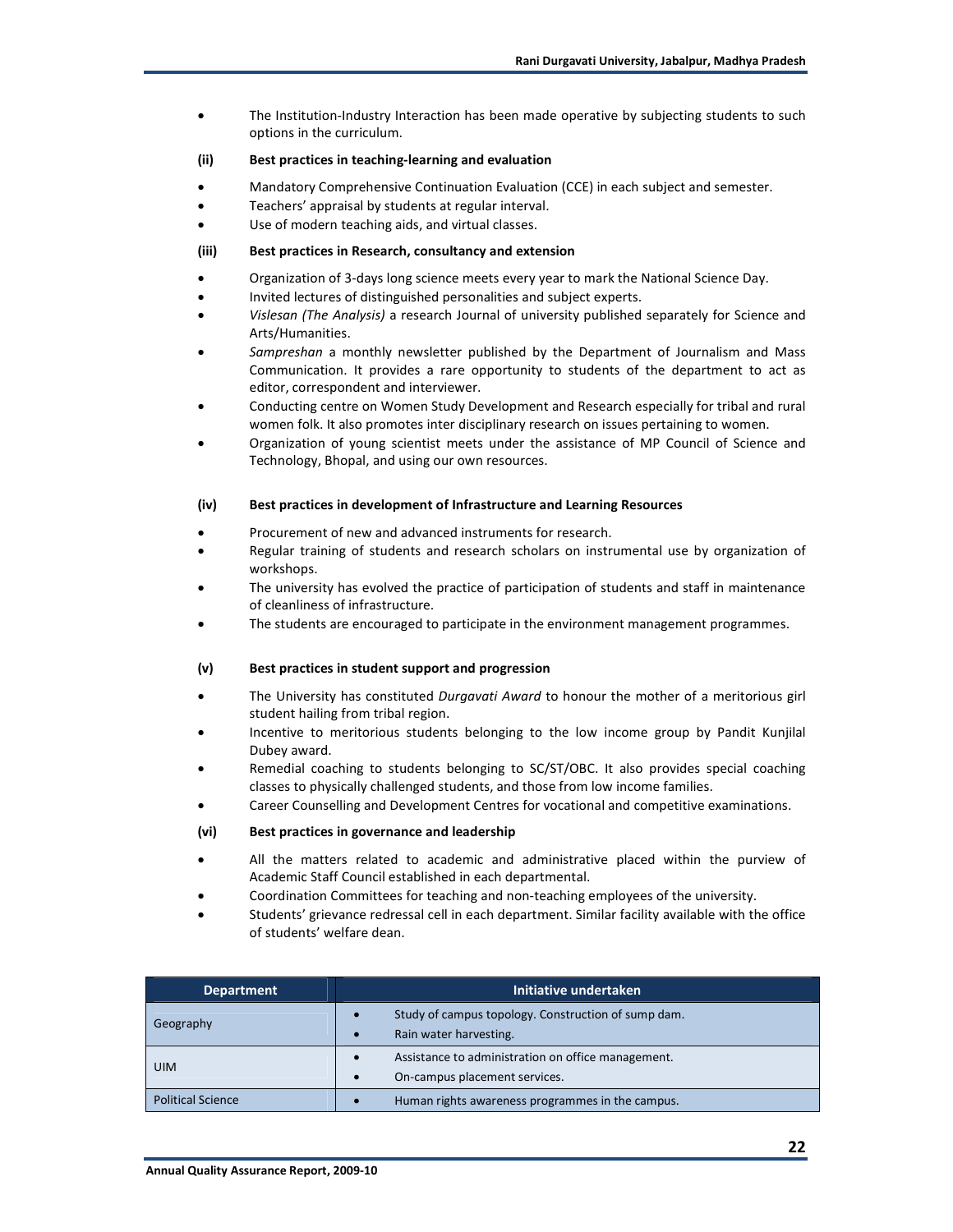| <b>Biological Science</b> | Knowhow and remedies on plant diseases. Pest control in the campus.                           |  |  |
|---------------------------|-----------------------------------------------------------------------------------------------|--|--|
|                           | Eradication of harmful weeds and plants from the campus by biological<br>means.               |  |  |
|                           | Botanical garden with medicinal plants.                                                       |  |  |
|                           | Biological pollution in campus. Safe disposal of biological waste.                            |  |  |
|                           | Electronic media training and awareness programmes.                                           |  |  |
| Journalism                | Publication of tabloids/e-journals covering national/social issues.                           |  |  |
| Philosophy                | Interactive programmes on ethical issues in the society.<br>$\bullet$                         |  |  |
|                           | Promotion of sports activities among school children.                                         |  |  |
| <b>Physical Education</b> | Awareness programmes on health issues.                                                        |  |  |
|                           | Awareness programmes on drug addiction, and remedies.                                         |  |  |
|                           | Self-protection workshops for children and women.                                             |  |  |
|                           | Awareness programmes on legal issues on gender harassment, rape and<br>social discrimination. |  |  |
| Law                       | University students and law practiceners interactions.                                        |  |  |
|                           | Awareness programmes on legal issues in academia.                                             |  |  |
| <b>Mathematics</b>        | Promotion of mathematical skill among school children.                                        |  |  |
|                           | Organization of mathematical quiz programmes.                                                 |  |  |
|                           | Training programmes on spoken English.                                                        |  |  |
| English                   | English writing skills.                                                                       |  |  |
|                           | Training programmes on phonetics in English.                                                  |  |  |
| <b>UICSA</b>              | Training programmes/workshops on computer applications.                                       |  |  |
|                           | Awareness programmes on professional computer softwares.                                      |  |  |
|                           | Awareness programmes on waste disposal management.<br>$\bullet$                               |  |  |
| Education                 | Informative programmes on ethnic art work.                                                    |  |  |
|                           | Workshops on ill-literacy and combating mechanisms.                                           |  |  |
|                           | Awareness programmes on air and water pollution.                                              |  |  |
|                           | Safe disposal of chemicals.                                                                   |  |  |
| Chemistry                 | Adoption of green technologies in laboratories, and offices.                                  |  |  |
|                           | Chemical monitoring of soil and water bodies in the campus.                                   |  |  |

## **40. Linkages developed with National/International academic/research bodies**

During 2009-10, certain Departments developed research linkages with national and international organizations, including universities/institutes. Department of Economics established cooperation with Gyanvani AIR, and Department of Biological Science and Mathematics formulated research collaborations. The Law department established teaching cooperation with the National Institute of Law, Bhopal.

## **41. Any other relevant information the institution wishes to add**

#### **(i) Innovative Initiatives taken by certain Departments**

 Summary of innovative process adopted by the various Departments in teaching and learning are given below.

| <b>Department</b>             | Innovative process adopted by the institution in teaching and learning       |
|-------------------------------|------------------------------------------------------------------------------|
| Economics                     | Development of oral and power point presentation skills in seminars.         |
| Chemistry                     | Preparation and presentation of wall magazines on current scientific topics. |
| Library & Information Science | Workshops on on-line services in library.                                    |
| <b>UIM</b>                    | Interactive workshops on thematic management issues.                         |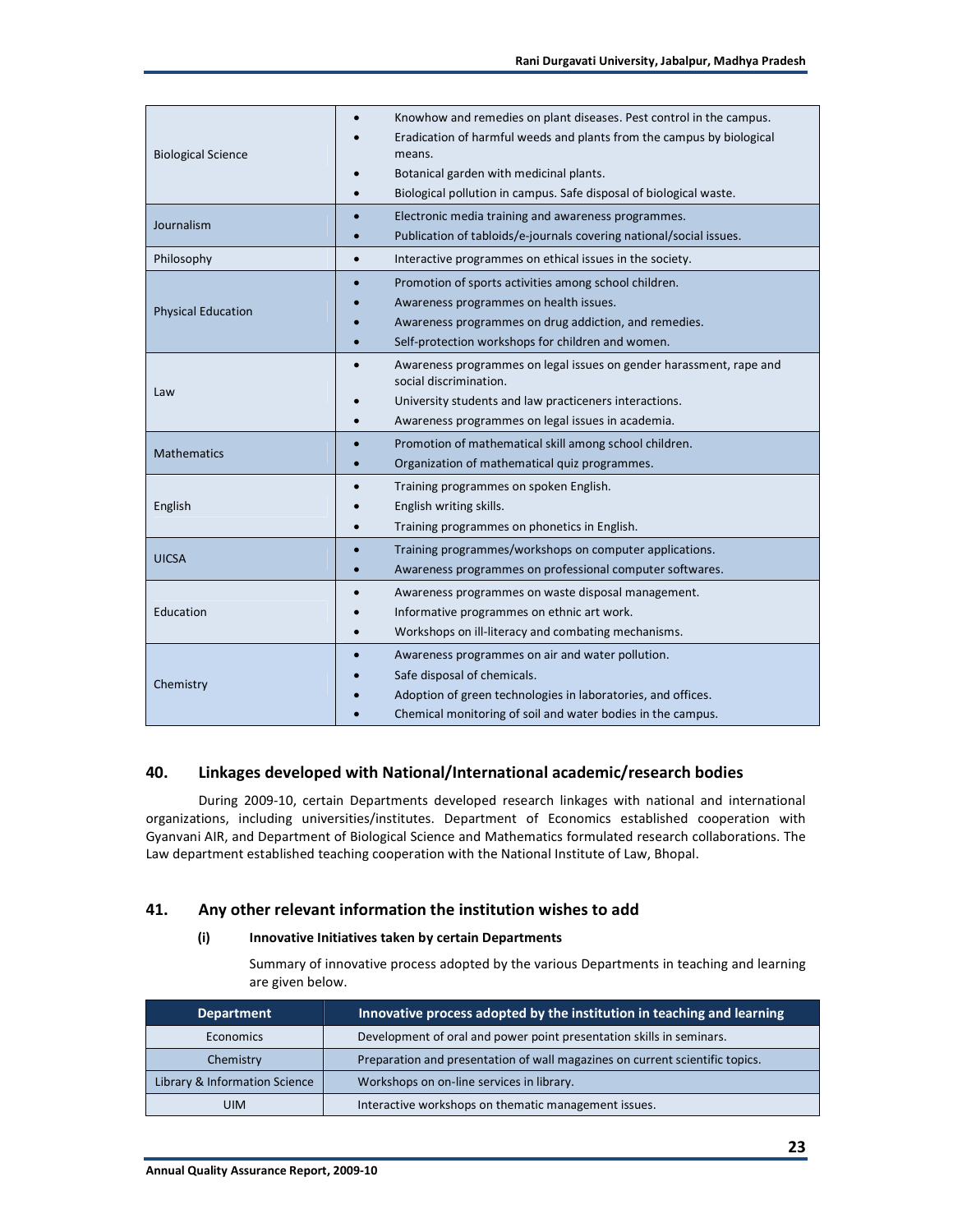| <b>Political Science</b>  | Dialogical concept of education.                     |
|---------------------------|------------------------------------------------------|
| Sanskrit                  | Workshops on spoken Sanskrit, and phonetic system.   |
| <b>Biological Science</b> | Study on biodiversity in the campus.                 |
| Journalism                | Mock seminars and conferences.                       |
| Philosophy                | Value added courses, Yoga education                  |
| Law                       | Moot courts.                                         |
| <b>Mathematics</b>        | Computerization of students data.                    |
| Education                 | Lesson/teaching programmes involving pupil teachers. |

#### **(ii) Other information**

- (a) The University maintains a crèche (*Palna Ghar*) for children of the working women. It is maintained by the Director, Women Study Development and Research Centre, and provides the play, sleeping, feeding facilities under hygienic environment.
- (b) The University has zero tolerance to ragging. It operates through committees at the central and departmental levels.
- (c) The University sensitizes its faculty and students to avoid plagiarism in research work and publications.
- (d) The University has *Anti-Sexual Harassment Cell* for safety of women employees and students. It also encourages a healthy and congenial environment to the women.

#### **(iii) Research Publications (2009-10)**

- 1. Shrivastava, A., Khan, A.A., Jain, S.K., Singhal, P.K., Jain, S., Marotta, F., Yadav, H., Biotechnological advancement in isolation of anti-neoplastic compounds from natural origin: A novel source of Lasparaginase, (2010) *Acta Biomedica*, 81, pp. 104-108.
- 2. Ramrakhiani, M., Dongre, J.K., Enhanced photovoltaic effect using nanostructured multi-layered photoelectrode, (2010) *Ceramic Engineering and Science Proceedings*, 31, pp. 83-90.
- 3. Gupta, M., Jain, A., Verma, K.K., Determination of amoxapine and nortriptyline in blood plasma and serum by salt-assisted liquid-liquid microextraction and high-performance liquid chromatography, (2010) *Journal of Separation Science*, 33 (23-24), pp. 3774-3780.
- 4. Kumar, S., Raizada, A., Study of geomagnetic storms with Dst < -100 nT during 1999 2002, (2010) *Indian Journal of Radio and Space Physics*, 39 (5), pp. 284-289.
- 5. Verma, K.S., Iqbal, Y., Khare, D., Ethno-medicinal importance of weeds and their present status in Jabalpur, (2010) *Vegetos*, 23 (2), pp. 33-41.
- 6. Upadhyay, M.K., Kumar, A., Pandey, A.K., Optimization for production of fungal amylases isolated from penicillium chrysogenum (FGC/JNU201) in solid state fermentation, (2010) *Asian Journal of Microbiology, Biotechnology and Environmental Sciences*, 12 (4), pp. 731-734.
- 7. Singh, J., Pandey, A.K., Effect of temperature and storage time on shelf life of mycoherbicidal products of colletotrichum dematium FGCC#20, (2010) *American Journal of Agricultural and Biological Science*, 5 (3), pp. 315-320.
- 8. Chandra, B.P., Goutam, R.K., Chandra, V.K., Raghuwanshi, D.S., Luka, A.K., Baghel, R.N., Mechanoluminescence induced by elastic and plastic deformation of coloured alkali halide crystals at fixed strain rates, (2010) *Radiation Effects and Defects in Solids*, 165 (12), pp. 907-919.
- 9. Sharma, A., Bhattacharya, A., Enhanced biomimetic sequestration of CO2 into CaCO3 using purified carbonic anhydrase from indigenous bacterial strains, (2010) *Journal of Molecular Catalysis B: Enzymatic*, 67 (1-2), pp. 122-128.
- 10. Sharma, R., Baghel, R.K., Pandey, A.K., Dynamics of acid phosphatase production of the ectomycorrhizal mushroom Cantharellus tropicalis, (2010) *African Journal of Microbiology Research*, 4 (20), pp. 2072-2078.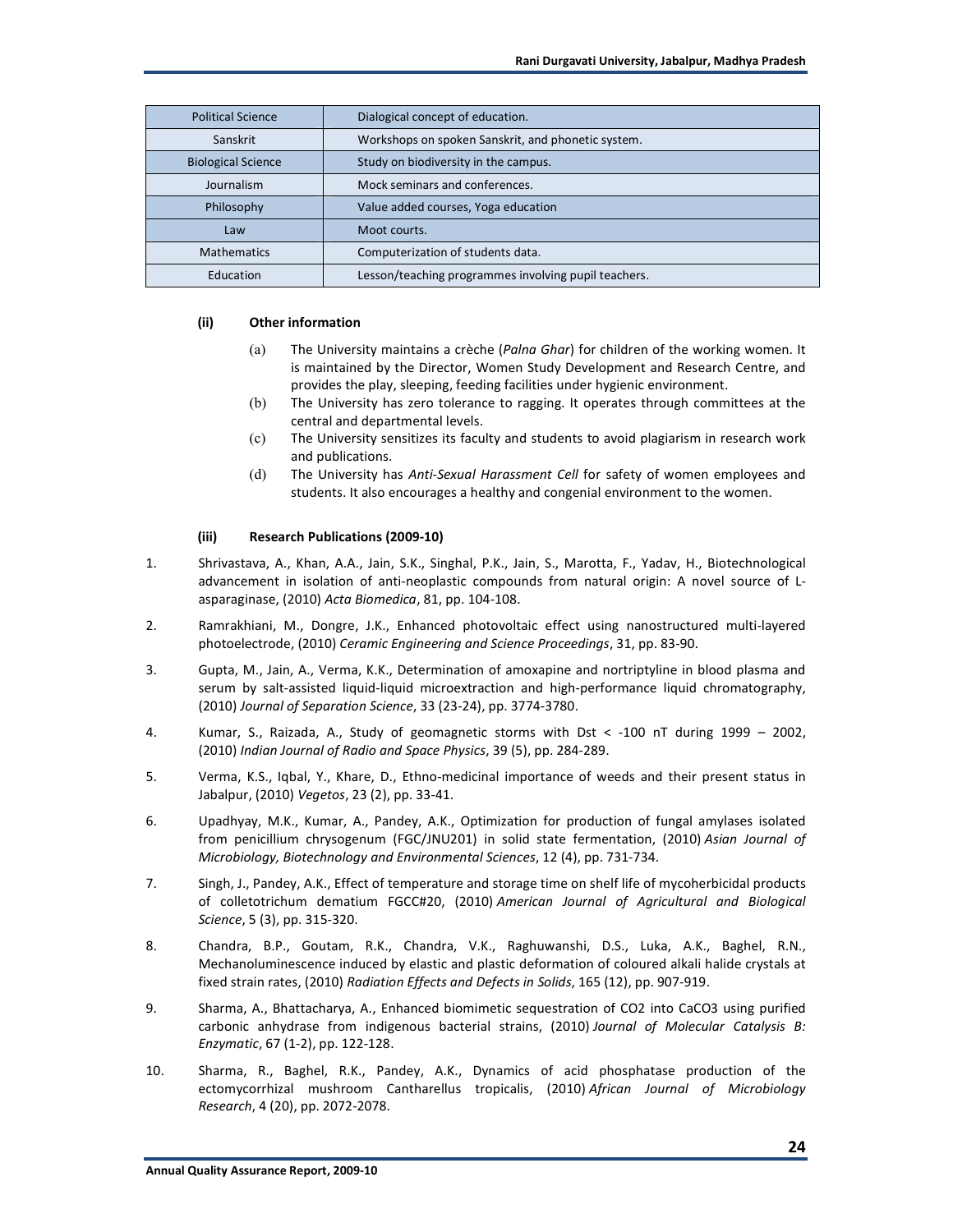- 11. Gautam, S.P., Bundela, P.S., Pandey, A.K., Awasthi, M.K., Sarsaiya, S., Evolution of composting as a strategy for managing organic municipal solid wastes in central India, (2010) *Australian Journal of Basic and Applied Sciences*, 4 (10), pp. 5451-5455.
- 12. Quereshi, S., Panjwani, R., Pandey, A.K., Singh, A.K., Formulation of phytotoxins from Phoma sp. FGCC#18 for the management of Parthenium hysterophorus L., (2010) *Archives of Phytopathology and Plant Protection*, 43 (13), pp. 1260-1267.
- 13. Thakur, R., Sandhu, S.S., Species confirmation of fungal isolates by molecular analysis, (2010) *Indian Journal of Microbiology*, 50 (3), pp. 280-291.
- 14. Waxar, H., Sen, D., Ramrakhiani, M., Study of different parameters in nanocrystalline CdSe based photoelectrochemical cells, (2010) *Optoelectronics and Advanced Materials, Rapid Communications*, 4 (8), pp. 1208-1210.
- 15. Gautam, S.P., Bundela, P.S., Pandey, A.K., Jamaluddin, Awasthi, M.K., Sarsaiya, S., Physicochemical analysis of municipal solid waste compost, (2010) *Journal of Applied Sciences Research*, 6 (8), pp. 1034-1039.
- 16. Khare, P.K., Pal, A., The effect of electric field stress on pure poly(vinyl chloride), poly(methyl methacrylate) and their polyblend samples, (2010) *Journal of Electrostatics*, 68 (4), pp. 328-336.
- 17. Gautam, S.P., Bundela, P.S., Pandey, A.K., Jamaluddin, Awasthi, M.K., Sarsaiya, S., Municipal solid waste management in central India, (2010) *Journal of Applied Sciences Research*, 6 (8), pp. 1029-1033.
- 18. Saggu, M., Jain, A., Bagchi, D., Sodium selenate effect on Synechococcus elongatus PCC 7942: Appearance of novel enzymatic reaction, ATP:Selenate adenylyltransferase, and variation in antioxidant enzyme activities, (2010) *Journal of Basic Microbiology*, 50 (4), pp. 351-359.
- 19. Jain, A., Pillai, A.K.K.V., Sharma, N., Verma, K.K., Headspace single-drop microextraction and cuvetteless microspectrophotometry for the selective determination of free and total cyanide involving reaction with ninhydrin, (2010) *Talanta*, 82 (2), pp. 758-765.
- 20. Maurya, R.C., Martin, M.H., Jhamb, S., Chourasia, J., Roy, S., Sharma, A.K., oxovanadium(IV) complexes of bioinorganic and medicinal (anticancer and antidiabetic) relevance: synthesis, magnetic, spectral and thermal studies, and 3D-molecular modeling analysis of some new mononuclear and binuclear oxovanadium(IV) complexes involving (N,N)-donor environment of benzimidazole derivatives and succinimide, (2010) *Int. J. Curr. Chem*., 1, pp. 305-328.
- 21. Sharma, A., Kumar Patel, V., Rawat, S., Ramteke, P., Verma, R.,Identification of the antibacterial component of some indian medicinal plants against klebsiella pneumoniae, (2010) *International Journal of Pharmacy and Pharmaceutical Sciences*, 2 (3), pp. 123-127.
- 22. Das, P.K., Bagchi, S.N., Bentazone and bromoxynil induce H+ and H2O2 accumulation, and inhibit photosynthetic O2 evolution in Synechococcous elongatus PCC7942, (2010) *Pesticide Biochemistry and Physiology*, 97 (3), pp. 256-261.
- 23. Gokhale, M., Bansal, Y.K., Assessment of secondary metabolites in in vitro regenerated plantlets of oroxylum indicum (L.) vent, (2010) *Plant Tissue Culture and Biotechnology*, 20 (1), pp. 21-28.
- 24. Kedia, R.G., Misra, B.L., Narkhede, V.P., Partially balanced part ternary design, (2010) *International Journal of Agricultural and Statistical Sciences*, 6 (1), pp. 335-341.
- 25. Sanodiya, B., Thakur, G., Baghel, R., Pandey, A., Prasad, G., Bisen, P., Isolation and characterization of tenuazonic acid produced by Alternaria alternata, a potential bioherbicidal agent for control of Lantana camara, (2010) *Journal of Plant Protection Research*, 50 (2), pp. 133-139.
- 26. Verma, K.S., Saxena, N., Sinha, R., Agarwal, A., Phytochemical screening and therapeutic profiling of Madhuca indica J.F. Gmel, (2010) *Vegetos*, 23 (1), pp. 109-115.
- 27. Sarkar, A.K., Rai, E., Shah, S.N., Bouddha, S., Bansal, Y.K., Ansari, S.A., Changes in enzyme activities, soluble sugars and phenols during in vitro adventitious shoot regeneration from leaflet explants of Albizia procera (Roxb.) Benth, (2010) *New Forests*, 40 (3), pp. 323-334.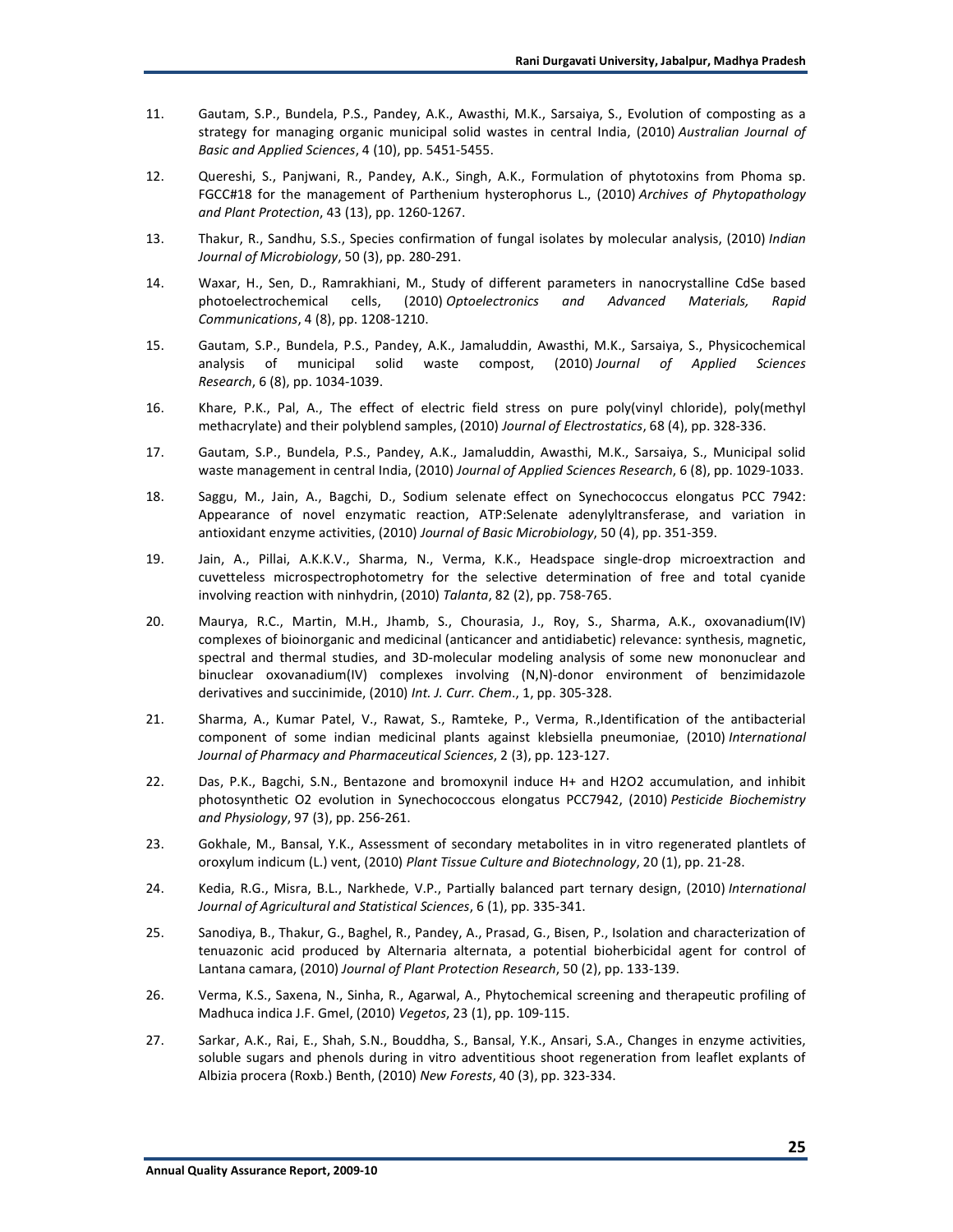- 28. Singh, J., Quereshi, S., Banerjee, N., Pandey, A.K., Production and Extraction of Phytotoxins from Colletotrichum dematium FGCC# 20 effective against Parthenium hysterophorus L., (2010) *Brazilian Archives of Biology and Technology*, 53 (3), pp. 669-678.
- 29. Jamaluddin, Shukla, R., Pandey, A.K., Modified technique for the study of plant microbe interaction in culture medium, (2010) *National Academy Science Letters*, 33 (1-2), pp. 9-10.
- 30. Kumar, S., Raizada, A., Geoeffectiveness of magnetic clouds occurred during solar cycle 23, (2010) *Planetary and Space Science*, 58 (5), pp. 741-748.
- 31. Upadhyay, M.K., Jain, D., Singh, A., Pandey, A.K., Rajak, R.C., Assessment of genetic and biochemical diversity of ecologically variant ectomycorrhizal Russula sp. from India, (2010) *African Journal of Biotechnology*, 9 (12), pp. 1758-1763.
- 32. Pillai, A.K.K.V., Jain, A., Verma, K.K., Headspace single-drop microextraction and fibre optics-based cuvetteless micro-spectrophotometry for the determination of chloride involving oxidation with permanganate, (2010) *Talanta*, 80 (5), pp. 1816-1822.
- 33. Dubey, P., Ray, P., Pandey, A., First record of entomopathogen beauveria bassiana (Bals.-Criv.) vuill. on zygogramma bicolorata pallister, a biocontrol agent of parthenium hysterophorus L., (2010) *Journal of Plant Protection Research*, 50 (1), pp. 53-55.
- 34. Nawange, S.R., Singh, K., Naidu, J., Singh, S.M., Naturally acquired systemic dual infection caused by Candida famata (Debaryomyces hansenii) and Candida catenulata in albino rats bred for sale in the market at Jabalpur (Madhya Pradesh), India, (2010) *Mycoses*, 53 (2), pp. 173-175.
- 35. Chandra, B.P., Bagri, A.K., Chandra, V.K., Mechanoluminescence response to the plastic flow of coloured alkali halide crystals, (2010) *Journal of Luminescence*, 130 (2), pp. 309-314.
- 36. Raizada, A., Kumar, S., Khare, S., Dependence of successive GMSs with Dst < -100 nT on solar and interplanetary parameters, (2010) *Indian Journal of Physics*, 84 (2), pp. 183-192.
- 37. Agrawal, A., Jha, V.N., Deficient Discrete Cubic Spline Interpolation, (2010) *Inter. Transactions in Math. Sciences & Computers,* 3(2), pp. 215-24.
- 38. Rana, S.S., Choudhary, P.R.S., Convergence of Deficient Quintic Spline Interpolation, (2010) *Journal of International Academy of Physical Sciences,* 14(2), pp. 159-167.
- 39. Debey, M., Rana, S.S., Sanyal, S. Construction of a Cubic Trigonometric B-spline with shape parameter (2010) *Vikram Mathematical Journal,* Vol. 30.
- 40. Debey, M., Rana, S.S., Sudipta, On Convergence of deficient cubic spline , (2009) *The Mathematics Student,* 78, pp. 219-225.
- 41. Debey, M., Upmanyu, B., Interpolation by Complex Spline with multiplicity one, (2009) *Acta Cincia Indica,* 35, p. 1019.
- 42. Debey, M., Rana, S.S., Sudipta, Rational Cubic trigonometric spline with shape parameter, (2009) *Vikram Mathematical Journal,* Vol. 29.
- 43. Maitra, J.K., Shrivastava, M., Shukla, M., A note on fuzzy α-continuous maps, (2009) Vikram Mathematical Journal, Vol. 29.
- 44. Chandra, B.P., Mahobia, S.K., Nema, S.K., Jha, P., Kuraria, R.K., Kuraria, S.R., Mechanoluminescence technique for real-time monitoring of cracks produced during application of loads on crystals, (2010) *Indian Journal of Engineering and Materials Sciences*, 17 (1), pp. 61-66.
- 45. Mishra, K.K., Chaturvedi, R., Shukla, M., A kinetic study on Ru(III)-catalysed oxidation of Mercaptosuccinic acid by methylene blue in acidic medium, (2010) *Indian Journal of Chemistry - Section A Inorganic, Physical, Theoretical and Analytical Chemistry*, 49 (2), pp. 185-189.
- 46. Sharma, A., Singh, S.K., Bajpai, D., Phenotypic and genotypic characterization of Shigella spp. with reference to its virulence genes and antibiogram analysis from river Narmada, (2010) *Microbiological Research*, 165 (1), pp. 33-42.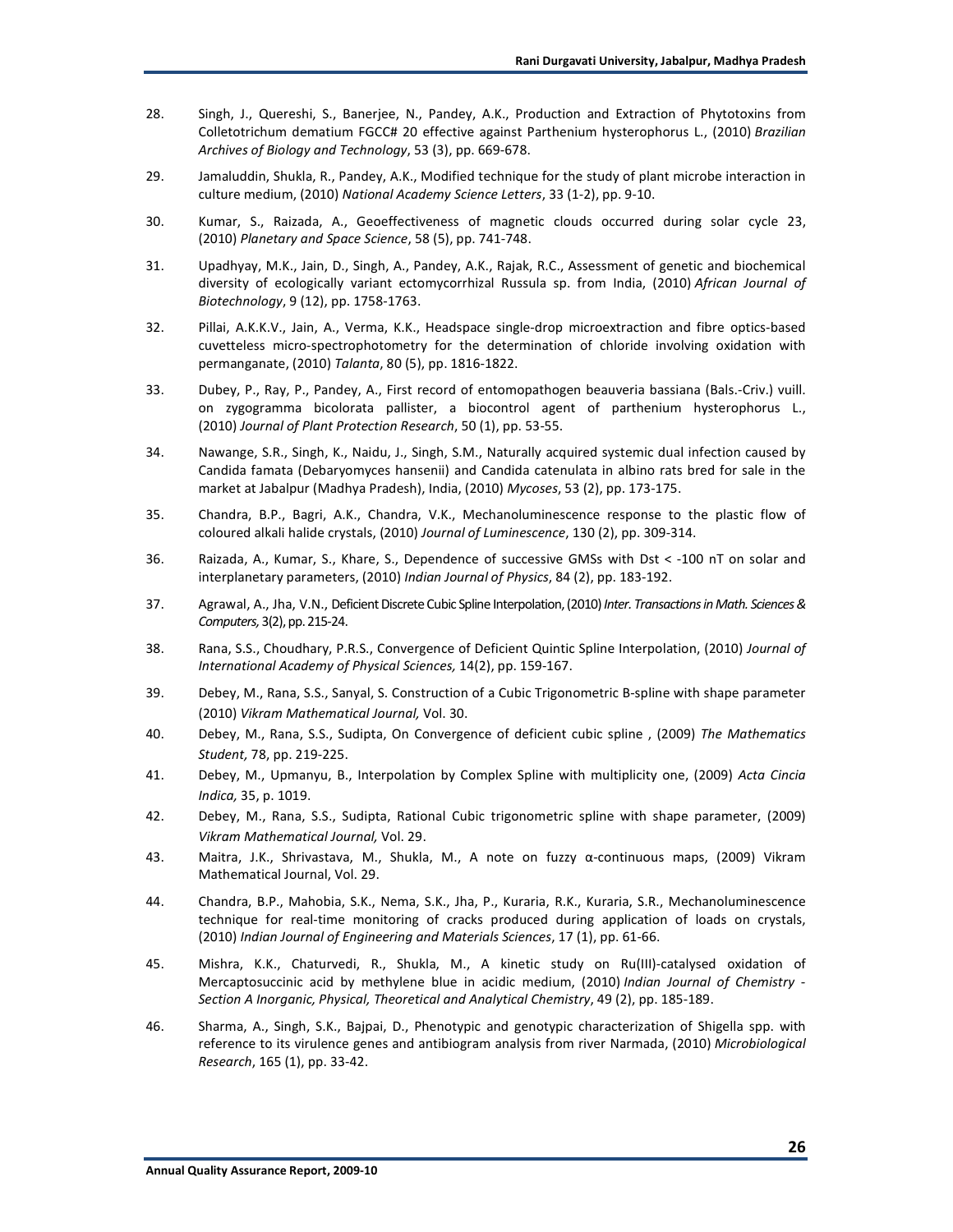- 47. Tiwari, A., Gupta, A.K., Bajpai, R., Keller, J.M., Structural and mechanical studies of in-situ generated poly(vinlylidene fluoride) particle comprising poly(ethylmethacrylate) and poly(methylmethacrylate) ternary films, (2010) *Polymer - Plastics Technology and Engineering*, 49 (6), pp. 573-580.
- 48. Bharadwaj, R.D., Contemporary socio-political trends and future of Indian democrary, (2010) *Rachna,* 82, pp. 8-28.
- 49. Pendse, N.G., Bharat mein shiksa avam arthik vikas ki kal malika mein dirghakalin sthwarvarta ka visleshan, (2010) *Pariprekshya,* 17, pp. 31-62.
- 50. Tripathi, G.P., Choubey, S.K., Human resource development to reap demographic dividend of India, (2010) *Journal of Madhya Pradesh Ecomomic Association,* 21, pp. 23-28.
- 51. Bharadwaj, R.D., Diplomatic visit of president Barak Obama to India, (2010) *Rachna,* 87, pp. 11-21.
- 52. Ray, P., Ray, D., Pandey, A.K., Assessment of colletotrichum gloeosporioides as mycoherbicidal agent against parthenium hysterophorus L., (2009) *Pestology*, 33 (10), pp. 26-28.
- 53. Sharma, A., Chandraker, S., Patel, V.K., Ramteke, P., Antibacterial activity of medicinal plants against pathogens causing complicated urinary tract infections, (2009) *Indian Journal of Pharmaceutical Sciences*, 71 (2), pp. 136-139.
- 54. Gupta, M., Jain, A., Verma, K.K., Salt-assisted liquid-liquid microextraction with water-miscible organic solvents for the determination of carbonyl compounds by high-performance liquid chromatography, (2009) *Talanta*, 80 (2), pp. 526-531.
- 55. Shukla, A., Kotecha, M., Pandey, L., Estimation of domain size in nano-ferroelectrics from NMR T 1 measurements, (2009) *Integrated Ferroelectrics*, 113 (1), pp. 109-130.
- 56. Shankar, R., Sisodia, Y.S., Madhya Pradesh: Overriding the contours of anti-incumbency, (2009) *Economic and Political Weekly*, 44 (6), pp. 35-38.
- 57. Sisodia, Y.S., Shankar, R., Madhya pradesh: Congress makes unexpected gains, (2009) *Economic and Political Weekly*, 44 (39), pp. 127-129.
- 58. Bharadwaj, R.D., Globalization, liberalization and poverty, (2009) *Journal of Asia for Democracy and Development,* pp. 11-34.
- 59. Bharadwaj, R.D., Terror and violence in Indian society and polity, (2009) *Rachna,* 77, pp. 5-21.
- 60. Bharadwaj, R.D., Structural-functional spirit of secularism and Indian constitution, (2009) *Secularism in India,* pp. 27-43.
- 61. Bharadwaj, R.D., Contemporary global problems from mechanization and Gandhian way of solution, (2009) *Review of Politics,* 27, pp. 187-193.
- 62. Choubey, S.K., Tripathi, G.P., Building on the unique strengths of Madhya Pradesh through FDI, (2009) *Journal of Madhya Pradesh Economic Association,* 20, pp. 181-182.
- 63. Thawre, V., Pendse, N.G., Bihar, Orisha avam Uttar Pradesh me shiksha avam aarthik vikas ke madhya dhirghkalin sambandho ka arthmitya vishleshen, (2009) *UPUEA Ecomonic Journal,* 2, p. 48.
- 64. Kumar, S., Pal, J., Raizada, A., Properties of SEPs effective CMEs during solar cycle 23, (2009) *Indian Journal of Radio and Space Physics*, 38 (3), pp. 129-133.
- 65. Pathak, A.K., Verma, K.S., Aero-bacteriological study of vegetables market at Jabalpur, (2009) *Iranian Journal of Environmental Health Science and Engineering*, 6 (3), pp. 187-194.
- 66. Banerjee, N., Singh, J., Quereshi, S., Pandey, A.K., Mass production, formulation and plot trials of phytotoxins from Colletotrichum dematium FGCC#20 for managing Parthenium hysterophorus L., (2009) *Electronic Journal of Environmental, Agricultural and Food Chemistry*, 8 (6), pp. 416-424.
- 67. Biswas, S., Reading Shakespeare's twelfth night through the lens of Ecocriticism, (2009) *International Journal of Interdisciplinary Social Sciences*, 4 (8), pp. 1-13.
- 68. Pandey, S.S., Gabor multipliers for weighted Banach spaces on locally compact abelian groups, (2009) *Journal of Mathematics of Kyoto University*, 49 (2), pp. 235-254.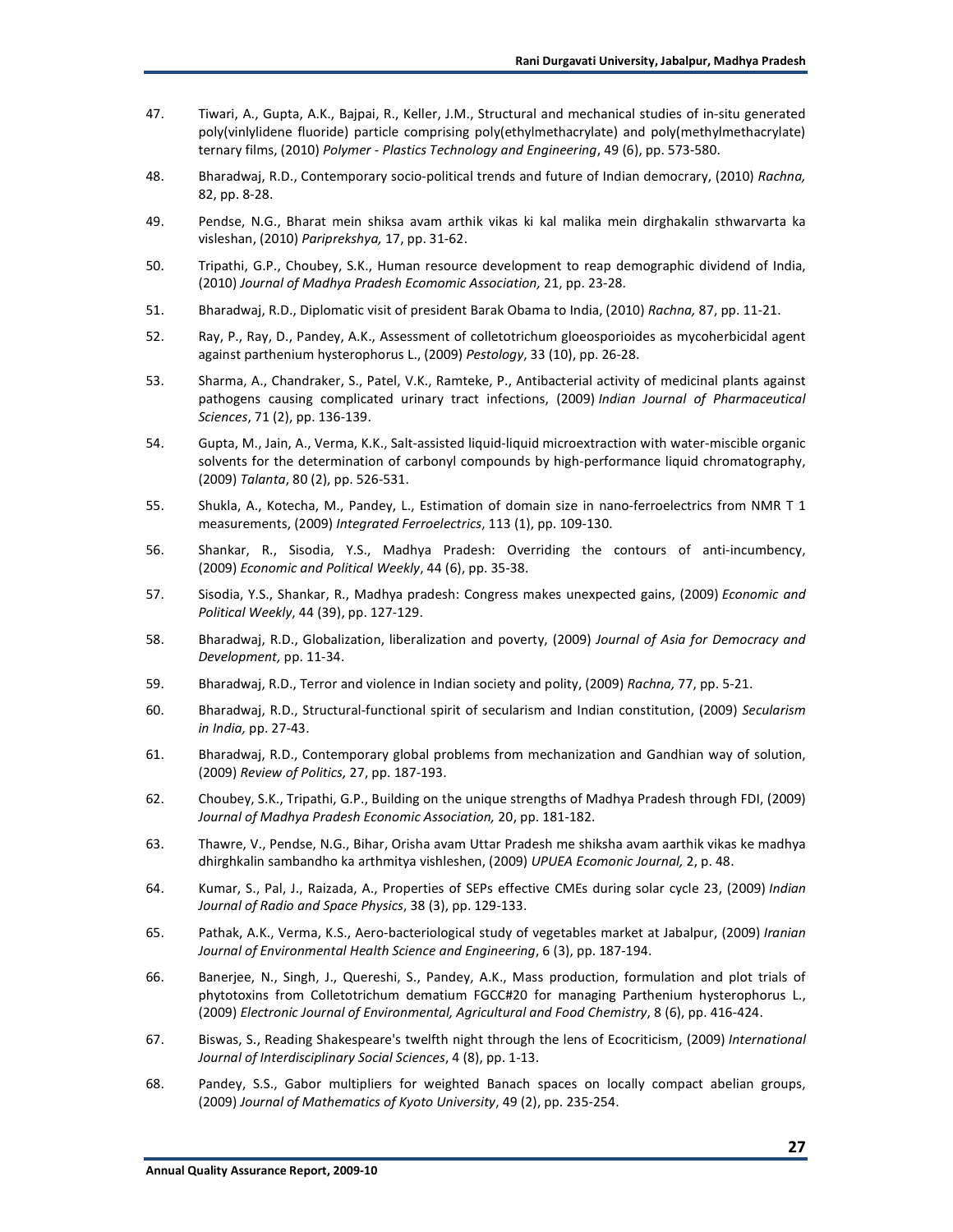- 69. Pandey, S.S., Wavelet representations for Banach spaces of multipliers on locally compact abelian groups, (2009) *Southeast Asian Bulletion of Mathematics,* 33(2), pp. 329-340.
- 70. Maitra, J.K., Shrivastava, M., Shukla, M., A note on fuzzy α-continuous maps, (2009) Vikram Mathematical Journal, Vol. 29.
- 71. Dongre, J.K., Ramrakhiani, M., Synthesis of flower-like CdS nanostructured films and their application in photoelectrochemical solar cells, (2009) *Journal of Alloys and Compounds*, 487 (1-2), pp. 653-658.
- 72. Grover, A., Azmi, W., Paul Khurana, S.M., Chakrabarti, S.K., Multiple displacement amplification as a pre-polymerase chain reaction (pre-PCR) to detect ultra low population of Ralstonia solanacearum (Smith 1896) Yabuchi et al. (1996), (2009) *Letters in Applied Microbiology*, 49 (5), pp. 539-543.
- 73. Chandra, B.P., Goutam, R.K., Chandra, V.K., Patel, R.P., Luka, A.K., Baghel, R.N., Luminescence induced by elastic and plastic deformation of II - VI semiconductors at fixed strain rates, (2009) *Optoelectronics and Advanced Materials, Rapid Communications*, 3 (11), pp. 1181-1189.
- 74. Aloney, R.K., Dongre, J.K., Chandra, B.P., Ramrakhiani, M., Photoelectrochemical solar cells based on electro-co-deposited CdSe/ZnSe double layer photoelectrodes, (2009) *Chalcogenide Letters*, 6 (11), pp. 569-575.
- 75. Sharma, A., Bhattacharya, A., Singh, S., Purification and characterization of an extracellular carbonic anhydrase from Pseudomonas fragi, (2009) *Process Biochemistry*, 44 (11), pp. 1293-1297.
- 76. Verma, A., Khare, P.K., Srivastava, R.K., Electrode effect on electrical conduction in thin film of polyvinyl pyrrolidone, (2009) *Indian Journal of Pure and Applied Physics*, 47 (10), pp. 737-744.
- 77. Chandra, B.P., Baghel, R.N., Singh, P.K., Luka, A.K., Deformation-induced excitation of the luminescence centres in coloured alkali halide crystals, (2009) *Radiation Effects and Defects in Solids*, 164 (9), pp. 500-507.
- 78. Sharma, A., Singh, S.K., Bajpai, D., Phenotypic and genotypic characterization of Shigella spp. with reference to its virulence genes and antibiogram analysis from river Narmada, (2009) *Indian Journal of Microbiology*, 49 (3), pp. 259-265.
- 79. Sharma, N., Pillai, A.K.K.V., Pathak, N., Jain, A., Verma, K.K., Liquid-phase microextraction and fibreoptics-based cuvetteless CCD-array micro-spectrophotometry for trace analysis, (2009) *Analytica Chimica Acta*, 648 (2), pp. 183-193.
- 80. Ray, P., Sushilkumar, Pandey, A.K., Impact evaluation of Neochetina spp. on different growth stages of waterhyacinth, (2009) *Journal of Plant Protection Research*, 49 (1), pp. 7-13.
- 81. Baghel, R.K., Sharma, R., Pandey, A.K., Activity of acid phosphatase in the ectomycorrhizal fungus Cantharellus tropicalis under controlled conditions, (2009) *Journal of Tropical Forest Science*, 21 (3), pp. 218-222.
- 82. Grover, N., Nawange, S.R., Naidu, J., Singh, S.M., Sharma, A., Ecological niche of cryptococcus neoformans var. grubii and cryptococcus gattii in decaying wood of trunk hollows of living trees in jabalpur city of central India (Mycopathologia (2007) 164 (159-170) DOI: 10.1007/s11046-007-9039- 2), (2009) *Mycopathologia*, 168 (1), pp. 49-50.
- 83. Chandra, B.P., Baghel, R.N., Luka, A.K., Sanodiya, T.R., Kuraria, R.K., Kuraria, S.R., Strong mechanoluminescence induced by elastic deformation of rare-earth-doped strontium aluminate phosphors, (2009) *Journal of Luminescence*, 129 (7), pp. 760-766.
- 84. Chouksey, P., Chandra, B.P., Ramrakhiani, M., Electroluminescence of CdS nanoparticles-polyvinyl carbazole composites, (2009) *Indian Journal of Engineering and Materials Sciences*, 16 (3), pp. 157- 160.
- 85. Khan, N.A., Quereshi, S., Pandey, A., Srivastava, A., Antibacterial activity of seed extracts of commercial and wild lathyrus species, (2009) *Turkish Journal of Biology*, 33 (2), pp. 165-169.
- 86. Sharma, A., Patel, V.K., Chaturvedi, A.N., Vibriocidal activity of certain medicinal plants used in Indian folklore medicine by tribals of Mahakoshal region of central India, (2009) *Indian Journal of Pharmacology*, 41 (3), pp. 129-133.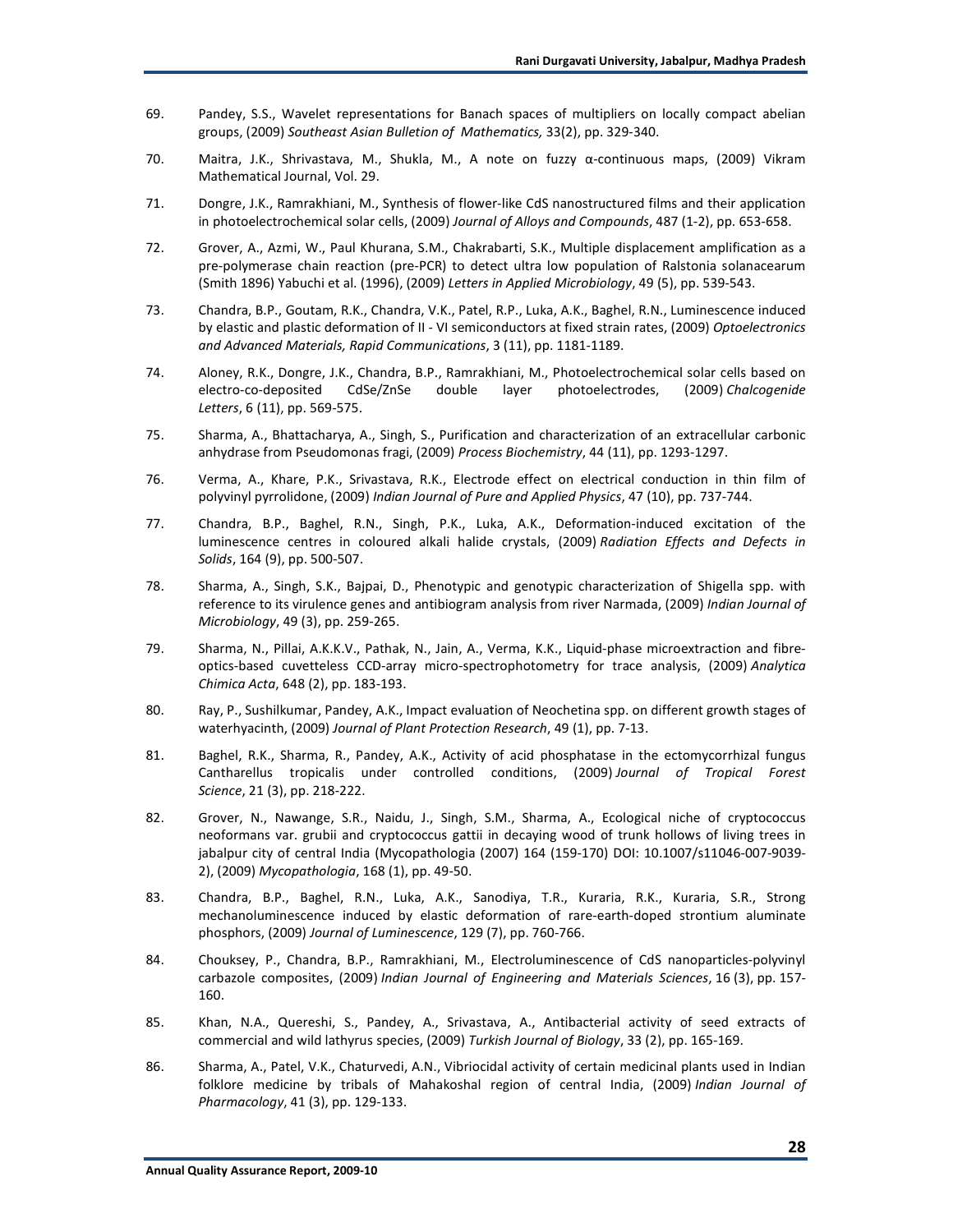- 87. Sharma, A., Patel, V.K., In vitro screening of the antibacterial activity and identification of bioactive compounds from plants against selected vibrio spp. Pathogens, (2009) *Turkish Journal of Biology*, 33 (2), pp. 137-144.
- 88. Kundnani, C., Gupta, A.K., Arya, M., Shrivastava, D., Aseri, P., Keller, J., Bajpai, R., Study of fluorescent nanoparticle comprising iron DMAc complex embedded within polyimide matrix, (2009) *Polymer Engineering and Science*, 49 (5), pp. 977-983.
- 89. Sharma, A., Bardhan, D., Patel, R., Optimization of physical parameters for lipase production from Arthrobacter sp. BGCC#490, (2009) *Indian Journal of Biochemistry and Biophysics*, 46 (2), pp. 178-183.
- 90. Dongre, J.K., Nogriya, V., Aloney, R., Ramrakhiani, M., Nanostructures based photoelectrochemical cells for energy conversion, (2009) *Optoelectronics and Advanced Materials, Rapid Communications*, 3 (4), pp. 338-342.
- 91. Dongre, J.K., Nogriya, V., Ramrakhiani, M., Structural, optical and photoelectrochemical characterization of CdS nanowire synthesized by chemical bath deposition and wet chemical etching, (2009) *Applied Surface Science*, 255 (12), pp. 6115-6120.
- 92. Gupta, A.K., Kurmvanshi, S.K., Bajpai, R., Keller, J.M., In situ generated hydroxyl-terminated polybutadiene nanoparticles in polyimide films, (2009) *Advances in Polymer Technology*, 28 (1), pp. 48-59.
- 93. Pillai, A.K.K.V., Gautam, K., Jain, A., Verma, K.K., Headspace in-drop derivatization of carbonyl compounds for their analysis by high-performance liquid chromatography-diode array detection, (2009) *Analytica Chimica Acta*, 632 (2), pp. 208-215.
- 94. Sharma, A., Pujari, R., Patel, P., Characterization of thermoalkalophilic xylanase isolated from Enterobacter isolates, (2009) *Indian Journal of Biotechnology*, 8 (1), pp. 110-114.
- 95. Sharma, A., Singh, S.K., Kori, L., Molecular epidemiological characteristics of shigella spp. isolated from river narmada during 2005-2006, (2009) *Journal of Environmental Health*, 71 (6), pp. 61-66.
- 96. Sharma, A., Kori, L., Saxena, M., Class 1 integron mediated antibiotic resistance in Enterobacter species, isolated from riverine environment, (2009) *Proceedings of the National Academy of Sciences India Section B - Biological Sciences*, 79 (PART 1), pp. 70-75.
- 97. Khan, N.A., Srivastava, A., Antifungal activity of bioactive triterpenoid saponin from the seeds of Cassia angustifolia, (2009) *Natural Product Research*, 23 (12), pp. 1128-1133.
- 98. Sharma, A., Patel, V.K., Ramteke, P., Identification of vibriocidal compounds from medicinal plants using chromatographic fingerprinting, (2009) *World Journal of Microbiology and Biotechnology*, 25 (1), pp. 19-25.
- 99. Rao, M., Judicial review vis-à-vis ninth schedule, (2009) *Journal of MP Bar Council Times Jabalpur,* pp. 30-32.
- 100. Chansoria, D., Pyasi, N., Political and social empowerment of tribal women in India, (2009) *Tribal Scenario,* pp. 76-87.
- 101. Shukla, K.N., Hathyoga: Swath suraksha ka prabal sadhan, (2009) *Yoga Pratrika,* 27.
- 102. Mishra, R., Navyakavyatatyaminansavishlesham, (2009) *Aadhunik Sanskrit Kavya Samikshan*.